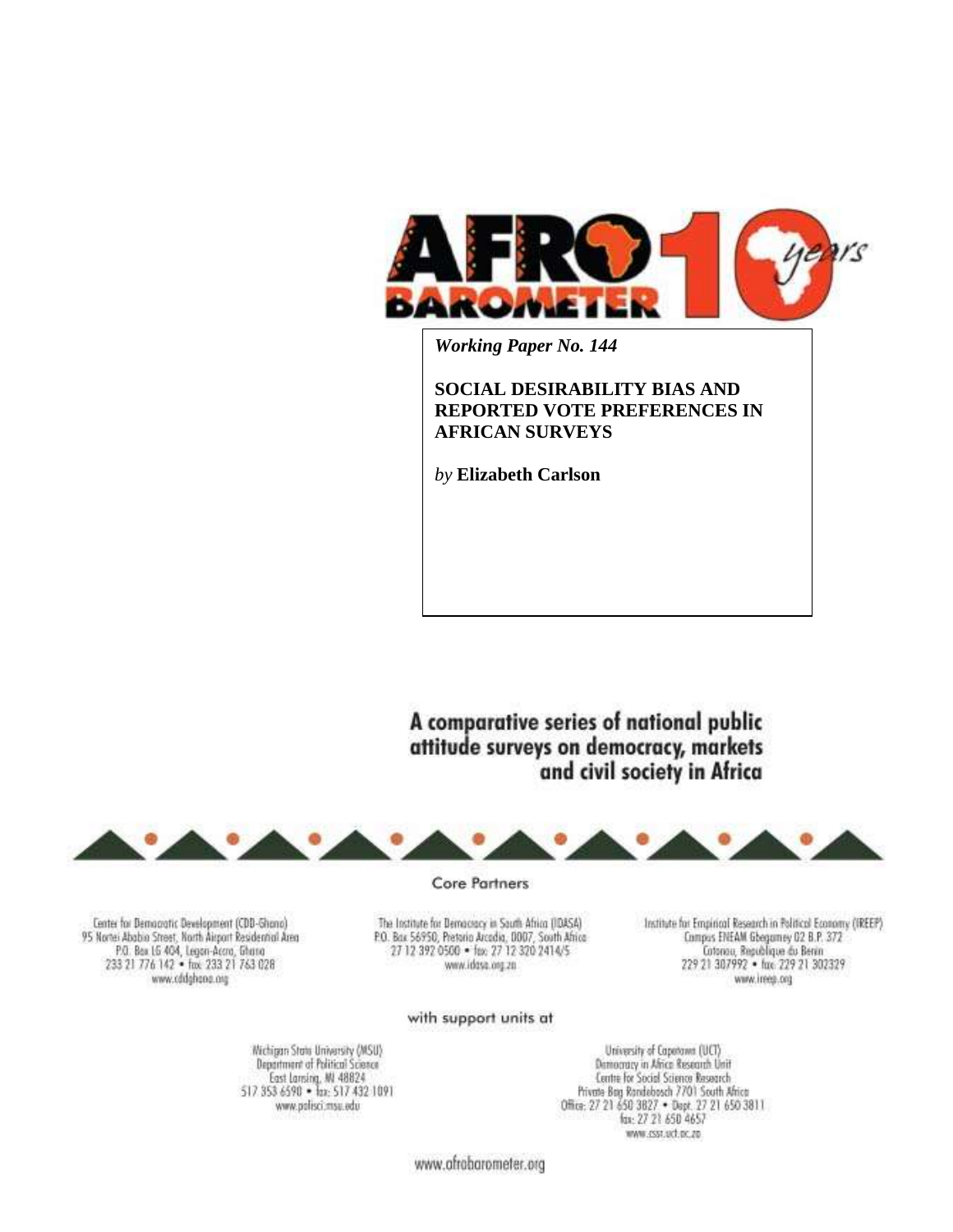### **AFROBAROMETER WORKING PAPERS**

*Working Paper No. 144*

# **SOCIAL DESIRABILITY BIAS AND REPORTED VOTE PREFERENCES IN AFRICAN SURVEYS**

*by* **Elizabeth Carlson**

**January 2014**

Elizabeth Carlson is an assistant professor of Political Science and African Studies at Pennsylvania State University. Email: ecc13@psu.edu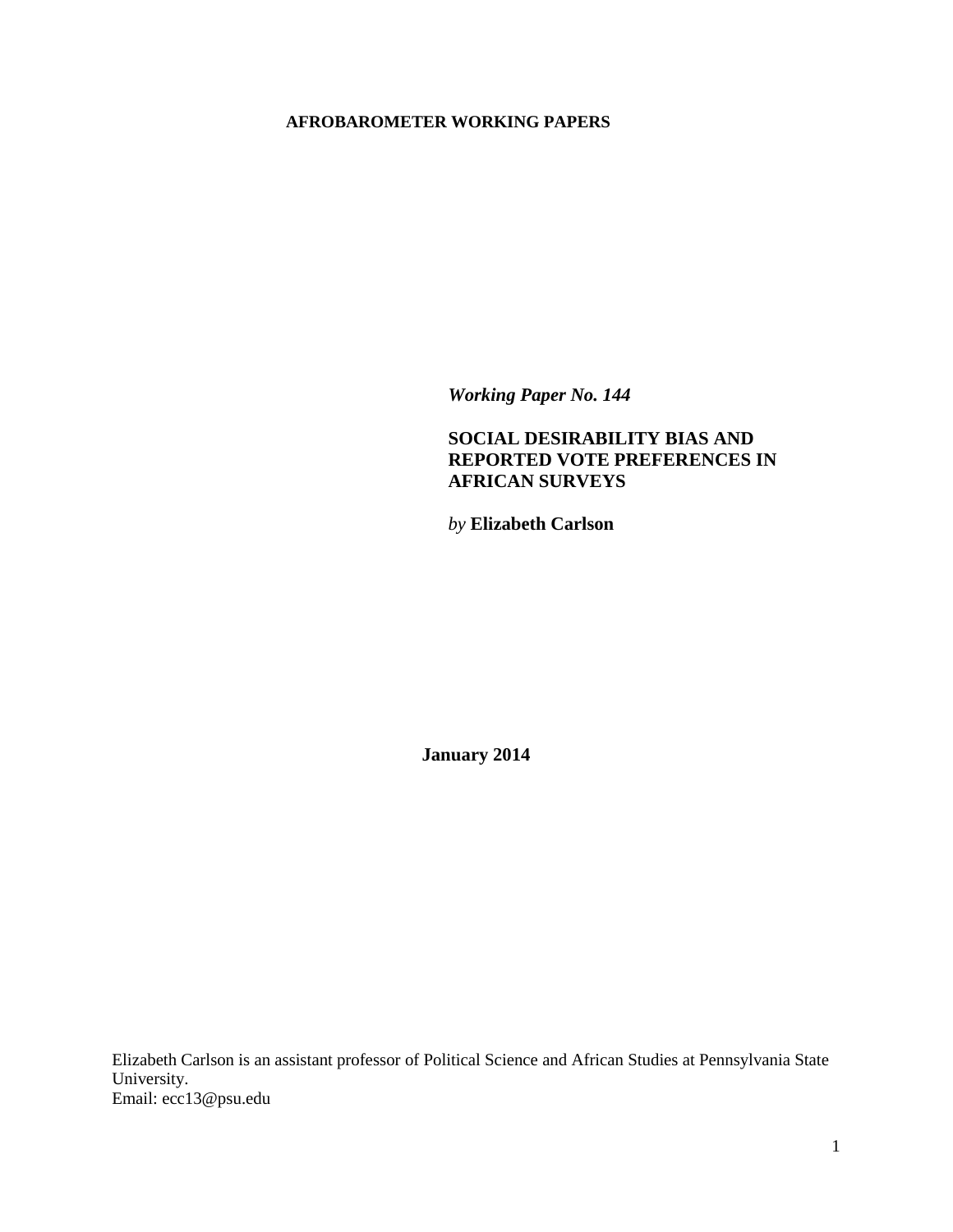### **AFROBAROMETER WORKING PAPERS**

Editor Michael Bratton

Editorial Board E. Gyimah-Boadi Carolyn Logan Robert Mattes Leonard Wantchekon

Afrobarometer publications report the results of national sample surveys on the attitudes of citizens in selected African countries towards democracy, markets, civil society, and other aspects of development. The Afrobarometer is a collaborative enterprise of the Centre for Democratic Development (CDD, Ghana), the Institute for Democracy in South Africa (IDASA), and the Institute for Empirical Research in Political Economy (IREEP) with support from Michigan State University (MSU) and the University of Cape Town, Center of Social Science Research (UCT/CSSR). Afrobarometer papers are simultaneously co-published by these partner institutions and the Globalbarometer.

Working Papers and Briefings Papers can be downloaded in Adobe Acrobat format from [www.afrobarometer.org.](http://www.afrobarometer.org/)

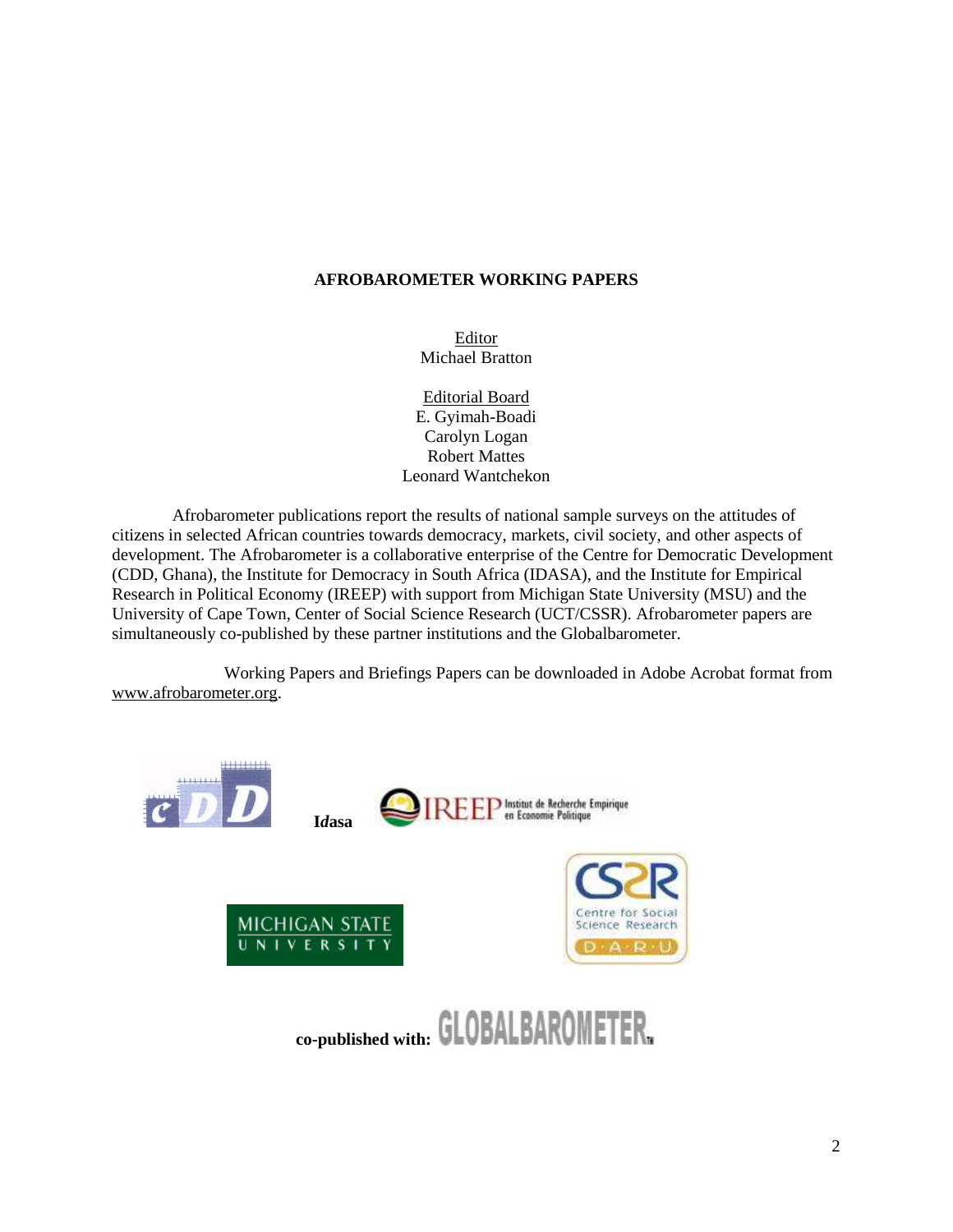### **ABSTRACT**

Much of what we know about voting behavior in Africa is based on data from public opinion surveys. However, there has been little investigation into whether reported voter preferences are reliable, or whether they are affected by bias, particularly that which may arise from the social undesirability of "tribalistic" voting. I use a voting simulation experiment in Uganda and analysis of existing surveys from a number of African countries to show that voters who are observed by others are less likely to report a preference for a coethnic candidate. I also show that coethnics of the incumbent are less likely than noncoethnics to fail to report a preference at all. Together, these findings suggest that African respondents intentionally hide their ethnic vote preferences. To measure the magnitude of the bias, I generate a counterfactual variable that estimates coethnic voters' true, but unstated, preferences. The analysis suggests that approximately 15% of survey respondents must hide an ethnic preference in order to produce significantly attenuated estimates of the effect of coethnicity on the vote.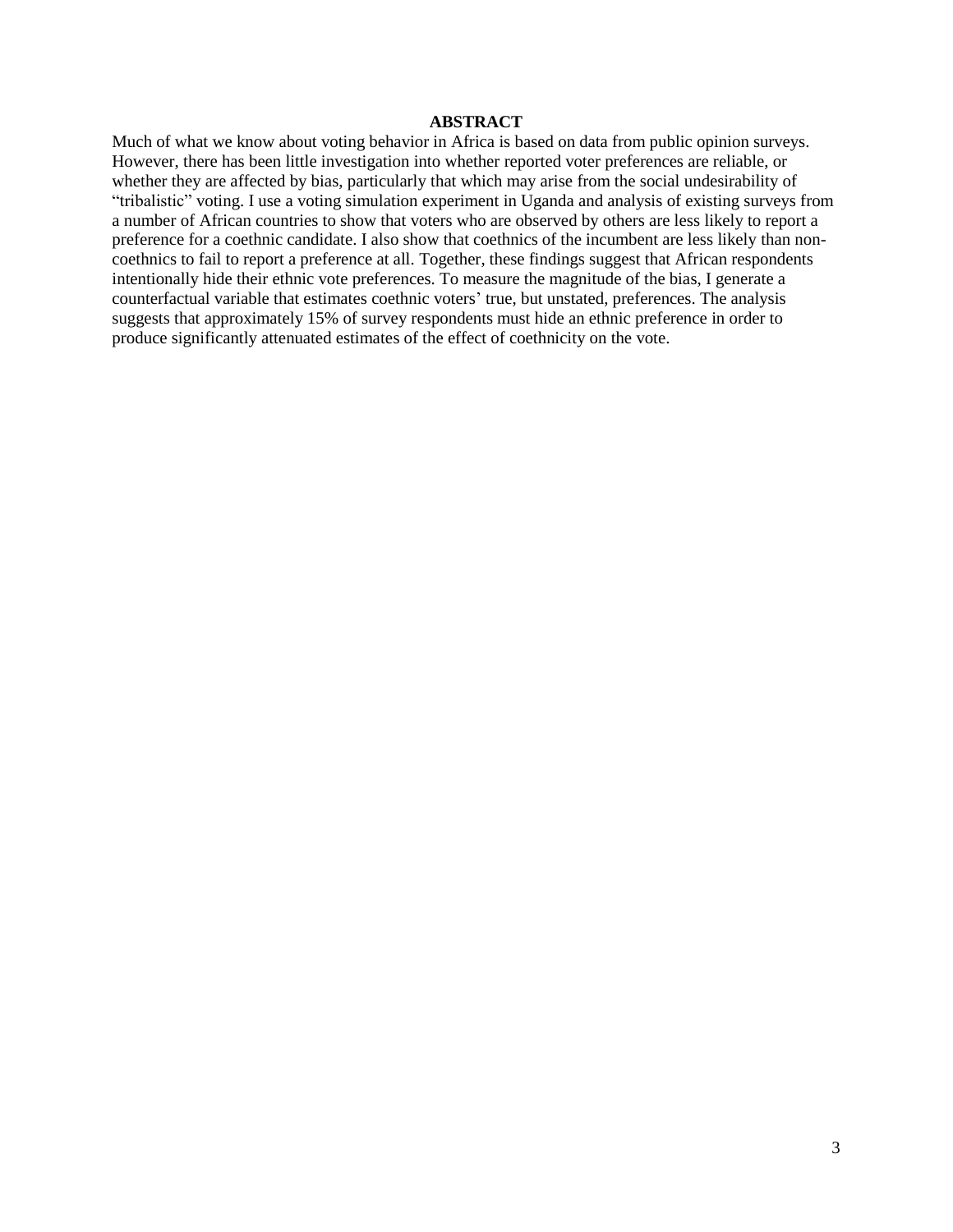### **INTRODUCTION**

A discussion among three Kenyans, captured by a Washington Post journalist in the run-up to the 2007 Kenyan election, illustrates a curious pattern in African politics. Voters consistently vote along ethnic lines, but report that ethnicity does not determine their vote.

Along a crowded sidewalk in [Nakuru, Kenya], Esther Thuo and a friend were dis- cussing their choices in Kenya's upcoming presidential election. Thuo, a young professional, said she'd vote to keep President Mwai Kibaki in power – "Let him finish the job", she was saying – when a street vendor began heckling her.

"You're supporting him because you're Kikuyu" – Kibaki's tribe, Peter Ambobo said. "I'm a Luhya," Thuo corrected him hotly, then scolded the man. "You're being tribal." Ambobo straightened in his chair and explained why he'd vote for fiery opposition leader Raila Odinga.

"Not because I'm Luo" – also Odinga's tribe, he said. "I'm supporting him because I want change."

"Okay, I'm Kikuyu," said Sammy Mbugua, a taxi driver, acknowledging the obvious explanation for why he's supporting Kibaki. "But if Kibaki goes back, he will continue his projects, like free secondary education, and this is very attractive to me." (McCrummen, 2007)

Two out of the three participants in the discussion indicated that they would vote for the candidate of their own ethnic group. (Thuo, the Luhya, did not have a coethnic candidate in the race.) But though straightforward ethnic preferences might seem to be the most obvious explanation for these voters' choices, all three firmly reject this explanation. Thuo is offended at the suggestion, while both Mbugua and Ambobo insist they support their coethnic candidates for decidedly non- ethnic reasons: Mbugua because he approves of Kibaki's performance and Ambobo because he does not. Though candidate performance is an entirely reasonable explanations for these voters' preferences, it may or may not be the whole story. Both men have an interest in demonstrating that they eschew blind ethnic loyalty, lest they too be scolded for being "tribal".

If ethnic preferences, or the appearance of them, are indeed socially sanctioned, this poses a problem for those who study political behavior in Africa. Following the Third Wave of democratization, a wealth of research studies have sought to identify the determinants of voter behavior throughout the continent. Partly due to the advent of the comprehensive, multi-country, multi-wave Afrobarometer survey, and partly because of a shortage of objective measures of voting behavior, most of this work has relied on survey data. Reported voting behavior or vote intentions serve as the dependent variable in studies on the effects of a range of theoretically important independent variables: actual and perceived government performance (Ferree and Horowitz, 2007; Hoffman et al., 2007; Gutierrez-Romero, 2010; Bratton, Bhavnani and Chen, 2011; Long and Hoffman, forthcoming); ideology and party (Conroy-Krutz and Lewis, 2011); clientelism (Keefer, 2010; Young, 2009; Lindberg and Weghorst, 2010); and vote buying or intimidation (Kramon, 2009; Bratton, 2008). These data have also been used to predict the winners of elections and to estimate the percent of official vote share determined by fraud (Afrobarometer, 2010; Long and Gibson, 2009). However, despite their widespread use, few studies have been done on the reliability of survey responses for measuring actual vote preferences in African countries.

Of particular concern is whether sensitivity around ethnicity in Africa produces bias in the same way that sensitivity around race does in the United States. In the US, voters tend to prefer candidates of their own race. Minority candidates are unlikely to win, for example, unless they are running in majority-minority districts (Barker, Jones and Tate, 1999; Canon, 1999; Walton and Smith, 2000). However, since voting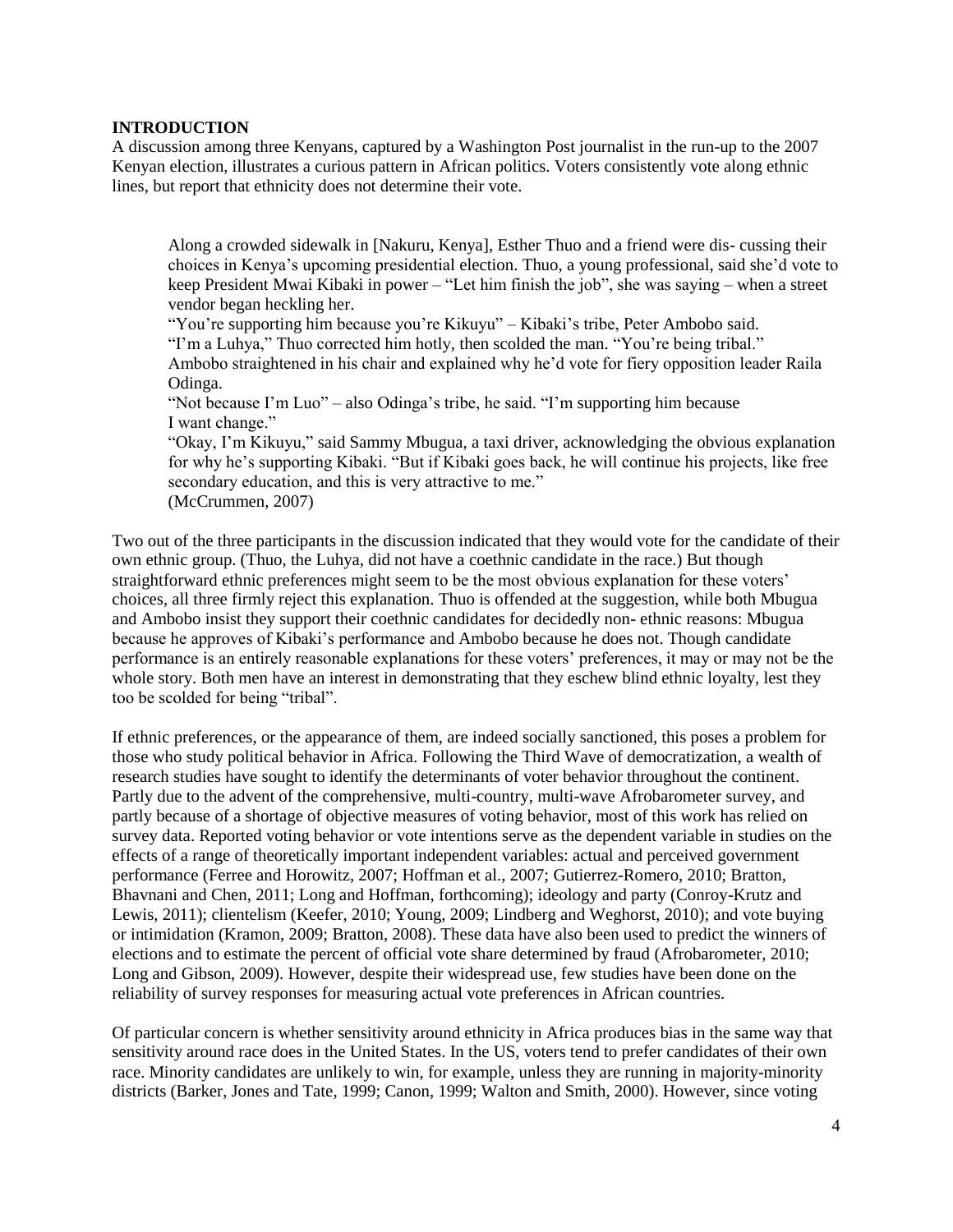against someone of another race may be perceived as racist, white survey respondents who actually support a white candidate may report positive evaluations of, or even an intention to vote for, a non-white candidate (Finkel, Guterbock and Borg, 1991). Alternatively, those who oppose non-white candidates may simply avoid reporting a preference (Berinsky, 1999; Reeves, 1997). In both cases, survey results would produce overestimates of true support for non-white candidates, and underestimates of the correlation between race and vote choice.<sup>1</sup>

But whether ethnic voting is as sensitive for Africans as it is for Americans is an open question. The most visible proponents of "anti-tribalism" are politicians and the media, whose attitudes may be quite disconnected from the general public. African presidents routinely call for inclusivity in politics, but evidence suggests this is largely a strategy to court the votes of the ethnic opposition. In the recent Zambian presidential election, for example, President Sata campaigned on the claim that he does not believe in tribal politics, and urged voters not to vote along ethnic lines (Mulowa, 2011). Nevertheless, Sata won due largely to overwhelming support in his ethno-regional stronghold, and has since staffed the cabinet with members from the same region. Sata's call for inclusivity appears to be disingenuous. Similarly, Horowitz (2009) and Posner (2005) demonstrate that messages of inclusivity are targeted primarily to candidates' non-coethnics, which suggests that these appeals are part of an electoral strategy rather than expression of a true social norm.

Calls to avoid tribalism also dominate newspaper editorials. Recent headlines read, "Tribalism and Ethnicity Could Plunge Ghana into Anarchy" (Kunateh, 2009); "Tribalism has no Place in Namibia" (Jochem, 2007); "[Ugandan Trade Minister] Fires Salvo on Tribalism, Calls Perpetrators 'Stupid'"; and "Tribalism – A Barrier to Progressive Democratic Dialogue" (Odunze, 2013). Though presumably less politically motivated than similar statements by politicians, these opinions may be particular to the educated, wealthy, employed, and politically engaged class represented by journalists. Robinson (2009), for example, shows that education, wealth and employment are positively correlated with the likelihood that a respondent will deprioritize ethnicity in favor of other identities. This suggests that journalists may have stronger distaste for ethnic politics than the public as a whole.

Most importantly, for many African voters, ethnicity serves as an obvious target for political coordination. Voters, clustered geographically with their coethnics, have an incentive to coordinate on a coethnic candidate in expectation of receiving local development goods in exchange for their bloc vote (Ichino and Nathan, 2013; Carlson, 2013; Wantchekon, 2003). Accordingly, the community has an incentive to punish those who defect, and communities can and have resorted to social sanctions and even violence to enforce the ethnic bargain (Horowitz, 1985; Rubongoya, 2007). For most African voters, showing a preference for one's coethnic, rather than being shameful, may be socially desirable option, particularly among one's coethnics.

Nevertheless, several patterns in the data suggest that African voters consider overt ethnic preferences to be undesirable. When asked directly, voters in many countries say they do not vote ethnically. Posner (2004b) finds that a substantial number of Zambians report that ethnic voting is wrong. Lindberg and Morrison (2008) ask Ghanaians how they decide whom to vote for, and find that the vast majority report non-ethnic motivations. Bratton and Kimenyi (2008) find that a similarly low percentage of Kenyans report that they vote for candidates due to their ethnicity (even though most believe that other Kenyans do vote this way.) Nevertheless, in all three of these countries, coethnicity remains a strong determinant of

l

<sup>&</sup>lt;sup>1</sup> This is sometimes called the "Bradley Effect" or the "Wilder Effect" after two African-American gubernatorial candidates in the 1980's earned far fewer votes than was anticipated based on polling results. It was hypothesized that support in the polls was artificially inflated by white respondents who were unwilling to report to an interviewer that they did not support a black candidate (Hopkins, 2009; Reeves, 1997).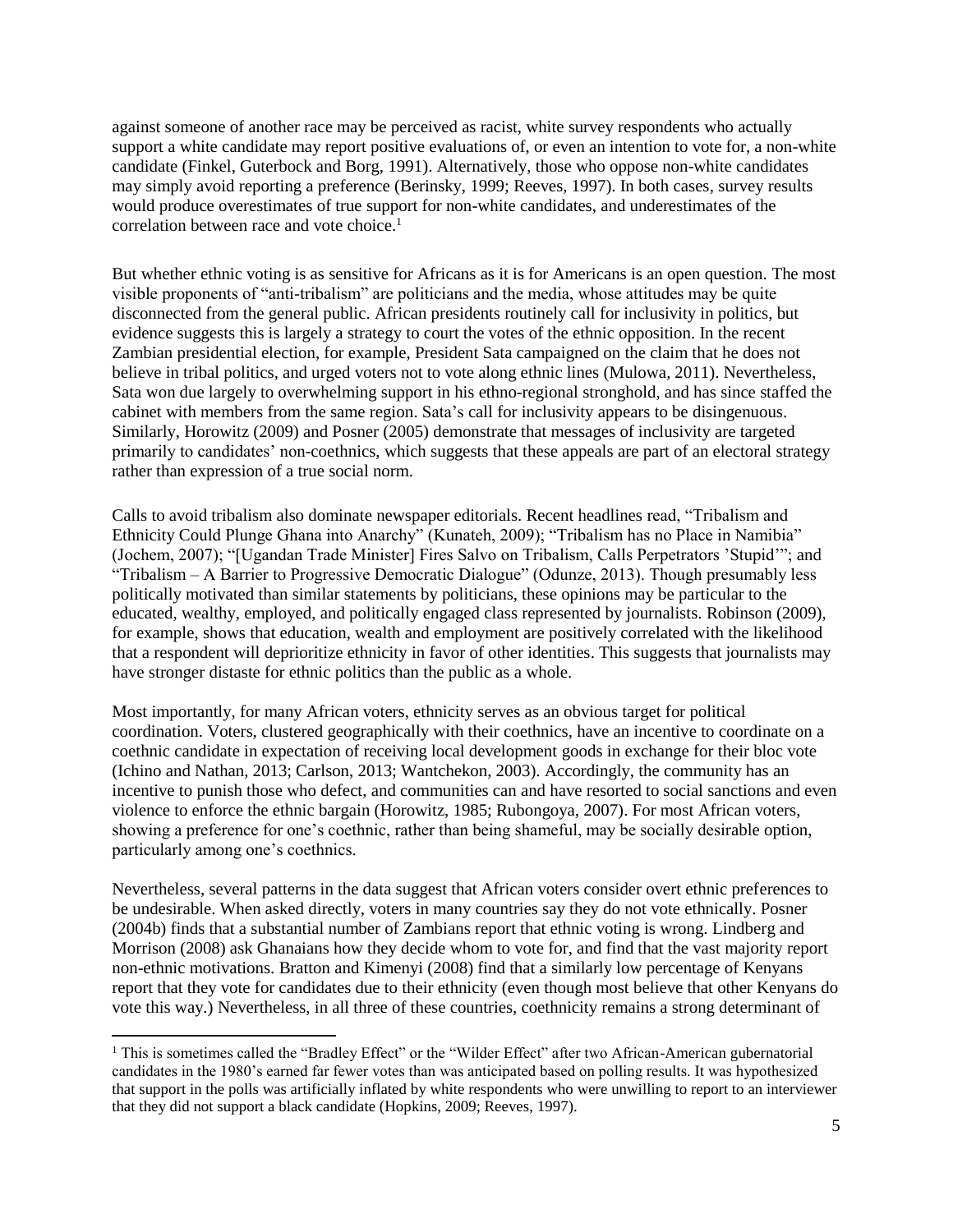vote choice after non-ethnic considerations such as perceived or actual economic performance are controlled for (Posner and Simon, 2002; Posner, 2004b; Bratton, Mattes and Gyimah-Boadi, 2004; Bratton and Kimenyi, 2008; Bratton, Bhavnani and Chen, 2011). This discrepancy is hard to reconcile if respondents are not systematically under-reporting the importance of ethnicity in their decision-making.

If survey respondents are unwilling to report a pure ethnic preference, analyses will end up underestimating the impact of coethnicity in predicting voter choice. For example, recent findings that presidential performance is a more important predictor of vote choice than is ethnicity (Bratton and Kimenyi, 2008; Bratton, Bhavnani and Chen, 2011; Long and Hoffman, forthcoming), may simply reflect the fact that retrospective voting is a more socially acceptable reason to prefer a candidate than is his ethnicity. Additionally, the common finding that ethnicity is not correlated to electoral outcomes in some African countries, such as Senegal or Burkina Faso (Bratton, Mattes and Gyimah-Boadi, 2004; Posner, 2004a; Basedau and Stroh, 2009; Huber, 2012) is potentially a finding about the sensitivity of reporting an ethnic vote, rather than about true voter preferences.

### **IDENTIFYING BIAS**

 $\overline{\phantom{a}}$ 

In the United States and other developed countries, bias can be identified and measured by comparing reported and actual votes on candidates or issues at low levels of aggregation (Hopkins, 2009; Berinsky, 1999). In an African context, this is a far less viable strategy, because official tallies may or may not themselves reflect true votes or preferences. A discrepancy between reported and actual votes may be interpreted as bias on the part of respondents, but, equally plausibly, can also be interpreted as election fraud (Long and Gibson, 2009; Afrobarometer, 2010). Additionally, while American opinion polls take place daily, the Afrobarometer takes place every two years.<sup>2</sup> For any given country and survey round, the time between the survey and an election varies. A survey taken in close proximity to an election may reflect accurate preferences. On a survey far removed in time from an election, on the other hand, voters may struggle with the hypothetical nature of the question, or any number of events between the survey and election may lead to changes in preferences.

Methods for identifying bias in the African context, therefore, are limited to analyzing variation within responses. I use a survey experiment and variation on existing surveys to identify respondents' reported preferences under varying levels of social pressure: if voters are sensitive about reporting ethnic preferences, we should see that those exposed to social pressure are less likely to report a vote for a coethnic than are those who are able to report their preference privately or anonymously.<sup>3</sup> I also analyze variations in the responses of coethnics and those with no coethnic in the race. The latter group cannot possibly vote ethnically, and therefore have little reason to hide their vote for fear of appearing tribalistic. Accordingly, I compare patterns of non-response between coethnics and non-coethnics: if bias causes under-reporting of support for coethnic candidates, coethnics who prefer the incumbent should be more likely to hide this preference than non-coethnics with a similar preference for the incumbent.

Finally, to measure the potential impact of this bias on our estimates of the importance of ethnicity on vote choice, I generate a counterfactual measure of voting behavior that reflects the votes we would expect the incumbents' coethnics to report were they not constrained by social desirability concerns. Using simulated analyses using these adjusted votes, I show that, in order for our estimates of the impact

<sup>&</sup>lt;sup>2</sup> An exception is a series of surveys in Uganda that took place immediately before and after the 2011 Ugandan election. These surveys very closely match actual election returns in the aggregate, but the comparison between reported votes and vote returns is only useful at the local level, where one can be reasonably sure of the ethnicity of those casting the ballots. Due to small local survey sample sizes, the difference between reported and actual vary widely at low of levels of aggregation.

<sup>&</sup>lt;sup>3</sup> For evidence that privacy and/or anonymity reduce bias on sensitive issues, see Krysan (1998); Krysan and Couper (2003); Epstein, Barker and Kroutil (2001); Fisher (1993).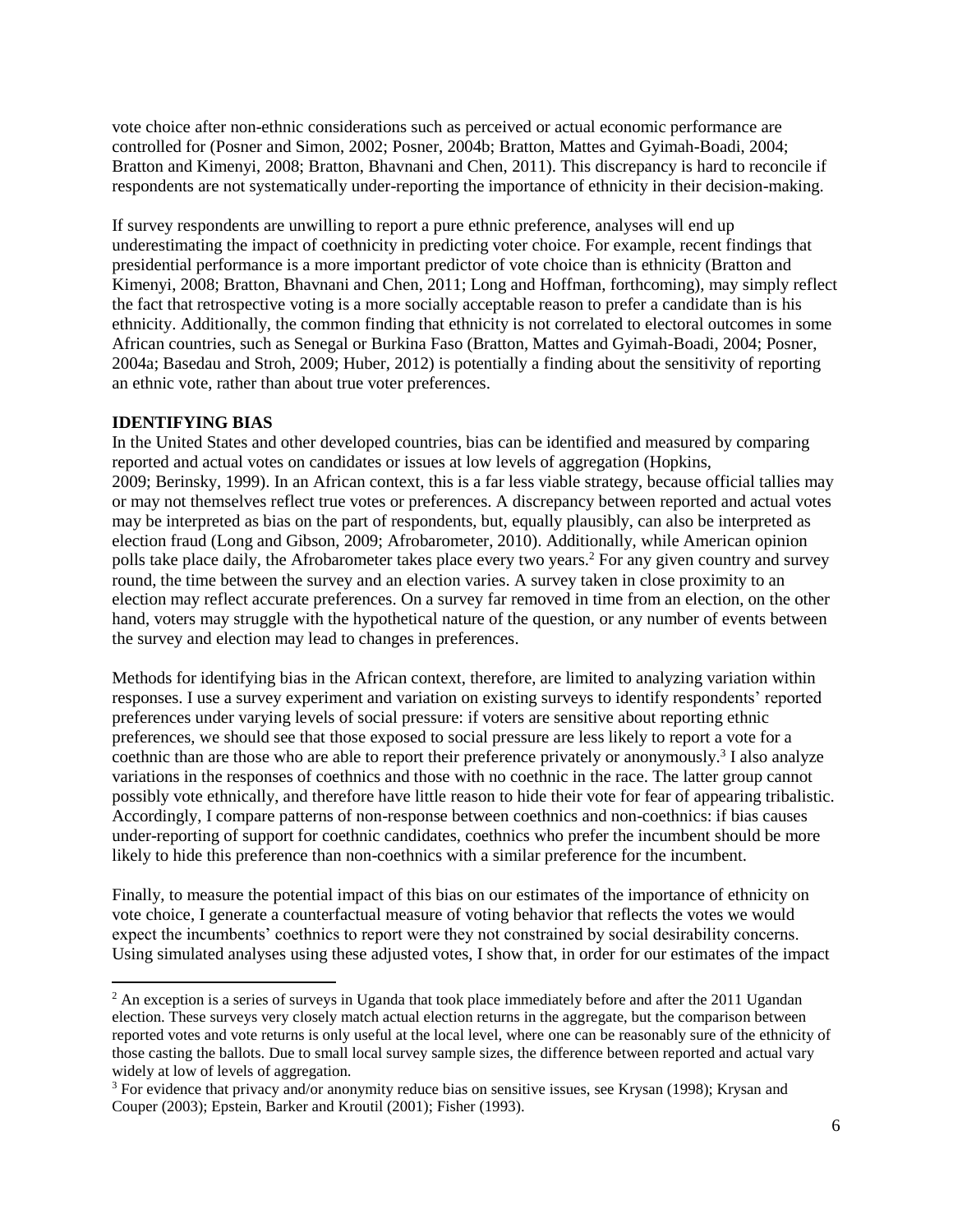of ethnicity to be significantly attenuated, approximately 15% of Afrobarometer respondents whose true preference is for a coethnic incumbent must hide this preference.

#### **EXPERIMENTAL EVIDENCE OF BIAS**

 $\overline{\phantom{a}}$ 

I first test the impact of social desirability bias on voters' stated political preferences experimentally, by manipulating the level of privacy that voters have in reporting them. I use a choice experimental framework, which is specifically designed to measure the separate impact of each option's attributes on the choice that the respondent makes. I am interested in measuring the independent impact of candidates' coethnicity, relative to other relevant characteristics, on whether a respondent chooses that candidate instead of his opponent.<sup>4</sup> For most respondents, the experiment is conducted in such a way that respondents' preferences are reported secretly. A subset of respondents, however, undergo the same protocols, but must report their preference aloud. If the hypothesis is correct, and ethnic voting is sensitive to the point of bias, we should see that the estimated impact of a candidate's ethnicity on a voter's choice is significantly lower than it is when the voter is required to make their preference public.

Participants in the experiment were presented with pairs of hypothetical candidates and asked to report, which candidate they would prefer to see in office. The candidates were described in short vignettes and varied randomly along five dimensions: ethnicity, education, prior office held, record of goods provision in the prior office, and platform. In order to avoid stating outright whether the candidate was a coethnic, and therefore making the ethnic choice overt, I cued ethnicity by stating where in the country the candidate was from. Most ethnic groups in Uganda are strongly associated with a geographic area, and ethnicity is not necessarily associated with other cues, such as name or appearance. (See Figure 1 for sample vignettes and the appendix for the full list of candidates' possible characteristics, as well as a list of hometown proxies.)

On each dimension, approximately half of the candidates were assigned characteristics, such as coethnicity, advanced education, previous elected office, or a strong record of provision, that would be expected to increase their desirability to voters. However, because all characteristics were randomly assigned, candidates were unlikely to be assigned desirable traits on all five dimensions simultaneously. The voting simulation, by forcing respondents to choose between two non-ideal candidates, requires respondents to prioritize some characteristics over others. By analyzing the candidate characteristics and outcomes of thousands of contests,<sup>5</sup> we can directly measure the independent importance of a candidate's ethnicity in determining whether respondents prefer a particular candidate.

<sup>4</sup> The experiment presented here is part of a larger experimental study on Ugandan's vote preferences, described in detail in Carlson (2013). See this article for a full description and justification of the design, as well as balance tables and power analyses.

<sup>&</sup>lt;sup>5</sup> There were 489 discrete candidate pairs read. Since each pair was read to multiple respondents, however, there were 2262 votes cast.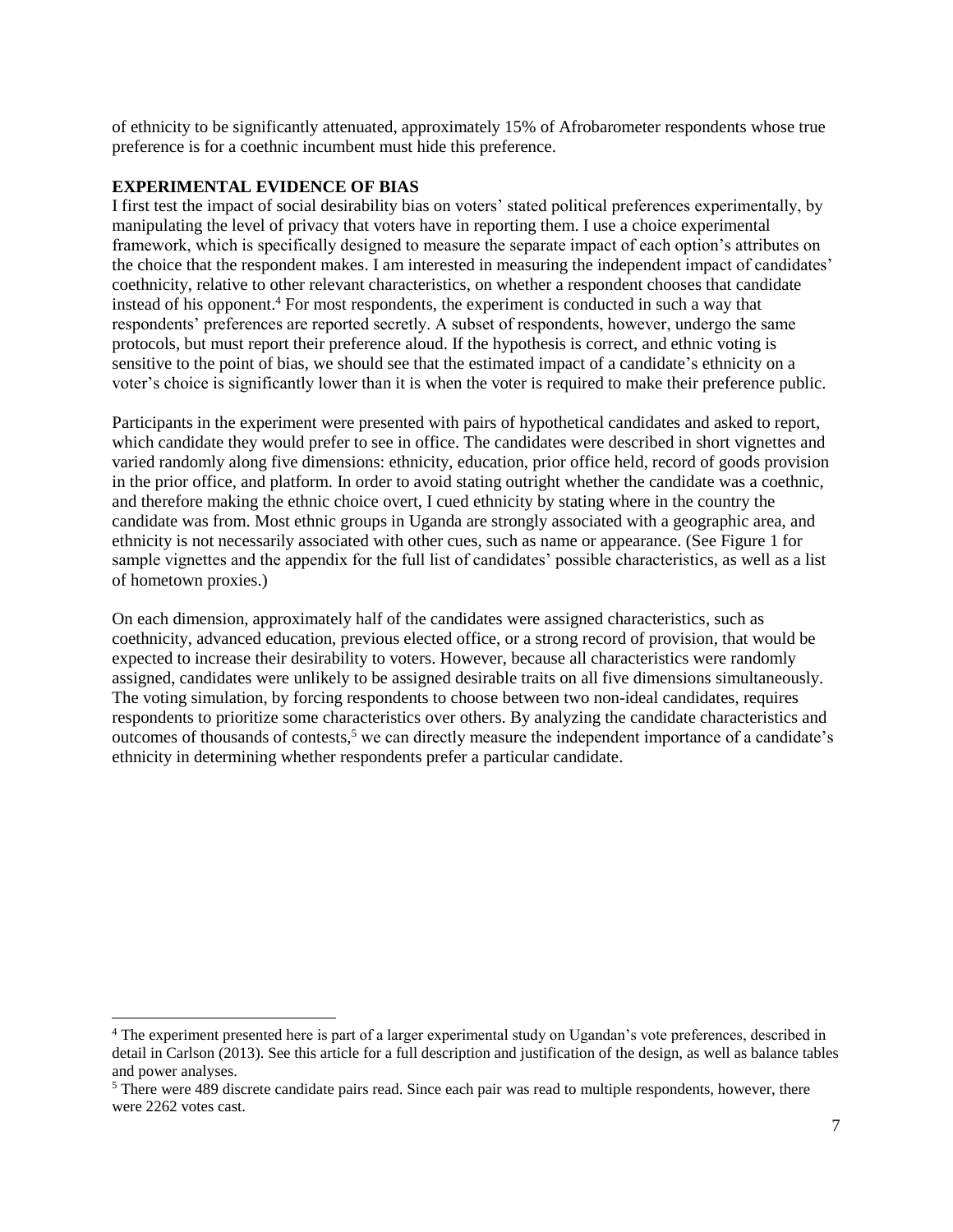### **Figure 1: Sample Candidate Pairing**

 $\overline{a}$ 

Candidate One. The candidate is from Hoima. He has a Master's Degree in African Development. Before running for president, he was an LCI [village chief]. While he was LCI, he paved the community's major road. If elected president he promises to create new jobs.

Candidate Two. The candidate is from Soroti. He has a university degree in Tourism. Before running for president, he was a Member of Parliament. If elected president he promises to improve government health care. (Note: This candidate is cued as having no record of provision, simply by leaving out mention of such provision.)

There are 73 ethnic groups recognized on the Ugandan census, 21 of which – those that comprise 1% or more of the population – were possible ethnicities for the candidates in this study. Since a non-weighted draw from 21 ethnicities would mean that fewer than 5% of candidates would share the respondent's ethnicity, I increased the power of the coethnicity treatment by weighting the draw. I gathered data about respondent ethnicity during recruitment and weighted the draw so that approximately 45% of candidates would be from the ethnic group(s) represented at the site.<sup>6</sup>

In the case that the locally dominant group was not one of the original 21 cues – such as the tiny Bwemba group, who inhabit a few villages in southwestern Uganda – I replaced the hometown with the name of the sample village. The median respondent was assigned two coethnic candidates out of six. Approximately 15% of respondents received no coethnic candidates at all.

I capture social desirability bias by estimating the importance of the pure ethnic cue on voters' choices when they are faced with varying levels of social exposure. Though most participants reported their votes using only secret paper ballots,<sup>7</sup> one third of participants were also assigned to report their votes aloud to a group of observers. If voting behavior is susceptible to social desirability bias, we should see that those who report their votes to others are less likely to consider ethnicity and more likely to consider other characteristics (or to give this appearance) when making their choice.<sup>8</sup>

All participants, both treatment and control, were assigned to vote in small groups, with the treatment assigned at the level of the group. Both treatment and control groups heard the same set of instructions about how to mark and cast their paper ballot. The treatment groups then received a short additional instruction that after casting their paper ballot they were to report their vote aloud. The instructions, with the treatment instruction indicated, are presented in the appendix.

Each group then heard descriptions of three pairs of candidates. A new set of six candidates was drawn for each group. After each pair of candidates was read, respondents silently marked a paper ballot indicating their preferred candidate, folded the ballot, and deposited it in a cardboard box at the front of the room. Once all the ballots were cast, those assigned to the treatment then also stated their vote aloud

<sup>6</sup> Respondents self-reported their ethnicity: in most cases, the distribution of ethnicity in the sample closely matched the ethnic distribution reported on the census.

 $<sup>7</sup>$  The ballots were identifiable in the sense that each ballot was coded and I was able to match individual</sup> respondents to their votes. They were secret in the sense that neither the enumerator nor the other respondents saw how the respondents voted, and no identifying information was gathered. Respondents would have little reason to think that their ballots could be traced to them: like the coded ballots used in the experiments, real Ugandan ballots have strings of numbers printed on them that are essentially meaningless to voters.

<sup>&</sup>lt;sup>8</sup> See e.g. Bishop and Fisher (1995) for evidence that secret ballots produce more accurate measures of voting returns than oral exit polling on sensitive ballot issues.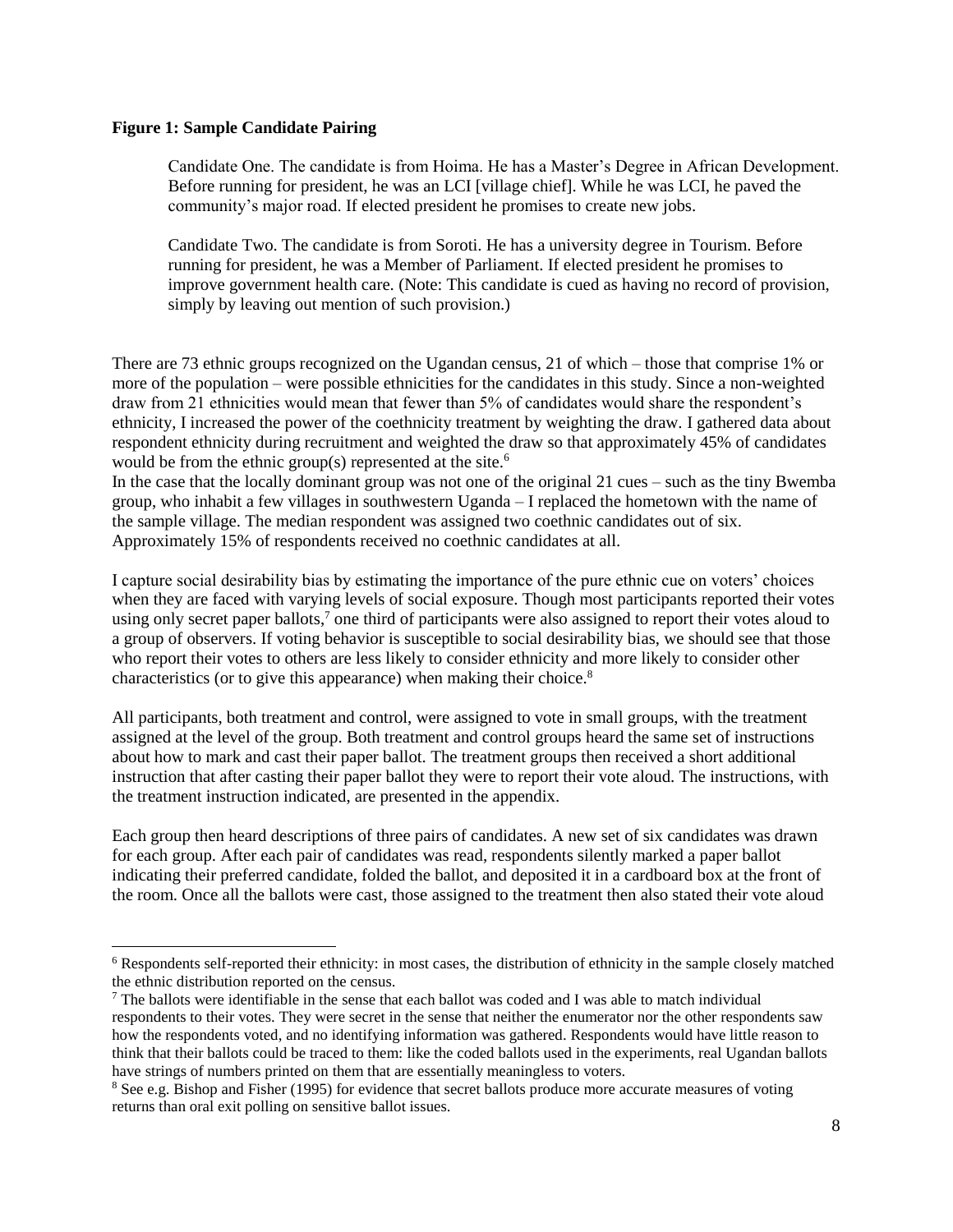to the enumerator and others in their voting group.<sup>9</sup> Everyone reported their preference in a given pairing before the next pair of candidates was read; in other words, voters in the treatment group heard how their peers voted in the first pairing before casting any more votes. Respondents were not given the option to abstain, in order to prevent those with socially undesirable preferences from simply failing to report any preference.

#### *Sample*

l

The sample included 754 respondents from 32 villages spread through three Ugandan regions. The sample villages were selected randomly from a Uganda Bureau of Statistics master list. Respondents of pre-randomized gender and age were recruited from every fifth household extending out in four directions from the center of the village. Each recruited respondent was randomly assigned one of six appointment times at which to arrive the next day; those arriving at the same appointment time were assembled into groups, which ranged in size from two to six, depending on attendance at that particular arrival time.<sup>10</sup> Every third group that was assembled was assigned to vote aloud. There were 129 voting groups, comprising 546 respondents, in the control condition, and 49 voting groups, comprising 208 respondents, assigned the treatment.

Table 1 shows that respondents assigned to the treatment and control groups were balanced in terms of age, gender, education, employment status, stated ethnic attachment, membership in the local ethnic majority, the likelihood of being assigned a coethnic enumerator,<sup>11</sup> and the ethnic diversity of the surrounding community. $12$ 

<sup>9</sup> There were also other people at the site, including waiting participants, additional enumerators conducting other parts of the study, and a foreign PI. These people were deliberately housed in a different space, out of earshot of the voting group, and to the extent possible, the number and identity of personnel were kept constant across groups. The results presented here are robust to site fixed effects, which should capture the effect of any unintentional variation in the "audience" at each site.

 $10$  Approximately 85% of recruited respondents participated and the vast majority arrived within 20 minutes of their assigned appointment time.

<sup>&</sup>lt;sup>11</sup> We generally expect respondents to be more positive toward their own ethnic group, and less positive to noncoethnics, when speaking to an enumerator who shares that ethnicity, (Anderson, Silver and Abramson, 1988; Hatchett and Shuman, 1975; Davis, 1997; Campbell, 1981; Finkel, Guterbock and Borg, 1991) though there is some evidence in the American literature (Krysan and Couper, 2006; Cody, Davis and Wilson, 2010) and in this analysis that challenge this expectation. In addition, it is unclear whether a more positive attitude toward coethnics means respondents are now presenting their unbiased true preferences, or overstating their ethnic preference in response to social pressure to demonstrate ethnic solidarity. The impact of enumerator coethnicity is beyond the scope of this study and is being addressed elsewhere; I simply control for it.

<sup>&</sup>lt;sup>12</sup> This is a Herfendahl index based on 2002 parish-level census data.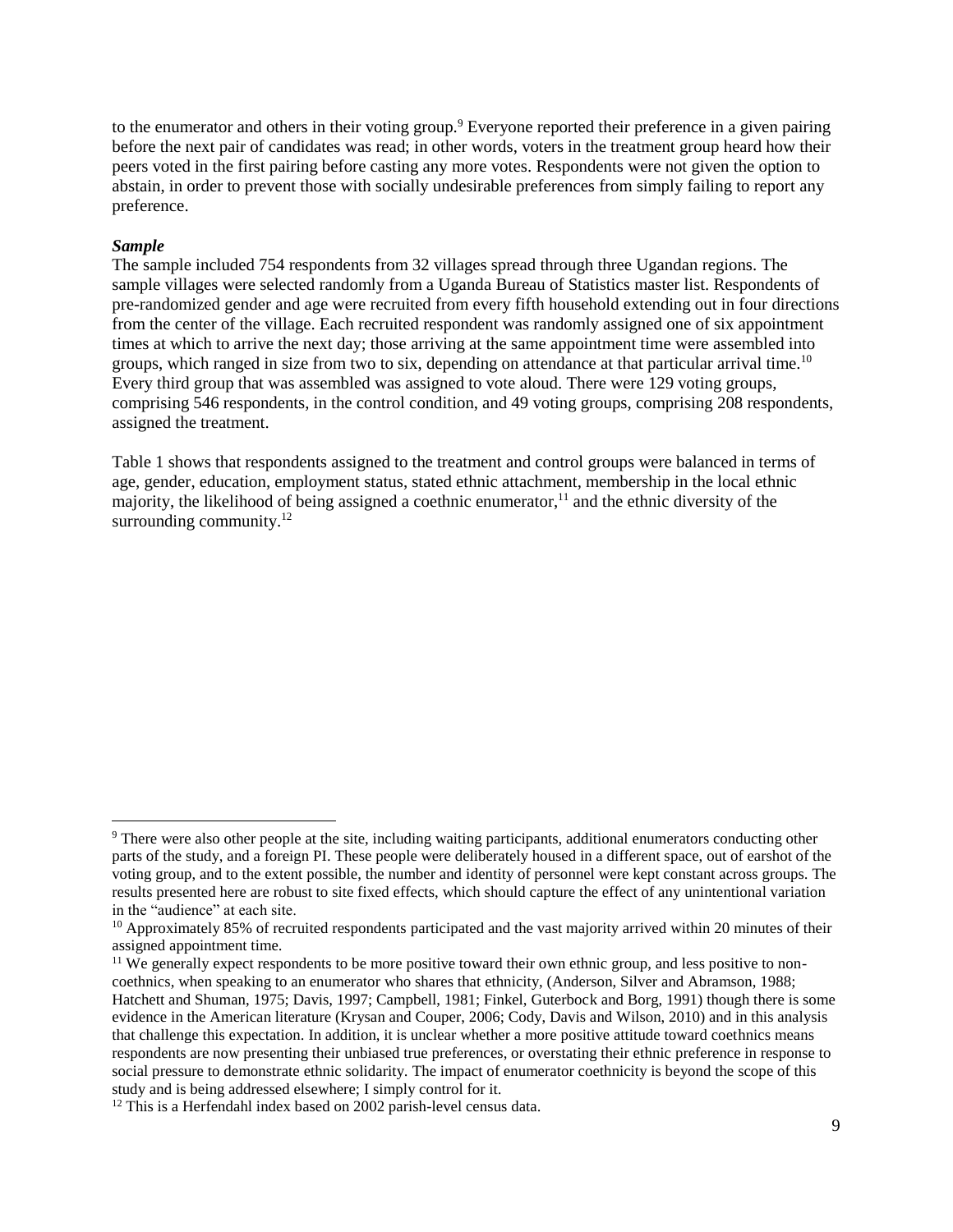| Control | Treatment | p-value of $\Delta$ |
|---------|-----------|---------------------|
| 37      | 37        | 0.79                |
| 53%     | 57%       | 0.29                |
| 6.5     | 6.0       | 0.13                |
| 59%     | 62%       | 0.61                |
| 67%     | 67%       | 0.86                |
| 72%     | 75%       | 0.33                |
| 80%     | 81%       | 0.90                |
| 32%     | 31%       | 0.46                |
| 0.41    | 0.42      | 0.47                |
| 79%     | 86%       | 0.04                |
| 3.4     | 4.4       | 0.00                |
| 36%     | 46%       | 0.01                |
|         |           |                     |

**Table 1: Balance of Respondent Characteristics Across Control and Treatment Groups**

However, there were three potentially important imbalances between the two groups resulting from variable attrition and its impact on the randomization process. There was higher attrition in urban areas, which reduced the sample of voters and the number of voting groups in these areas. The treatment was assigned to every third voting group; if an area had fewer voting groups, a treatment group was more likely to be dropped than a control group. For example, an urban might have five groups, one of which was assigned to treatment, (20-25%), while in rural areas, there might be six or seven groups, two of which 30-35% were assigned to treatment. In addition, since fewer urban respondents arrived at any given appointment time, control voting groups were smaller. Therefore, respondents assigned to vote aloud were significantly more likely to be rural and voted in larger groups. Those in the treatment groups were also more likely to vote in groups containing more than one ethnic group, simply because their larger size of the group increased the likelihood that a respondent from an ethnic minortiry would be represented.<sup>13</sup> This is a problem for causal inference if those in rural areas, those in larger groups, or those interacting with non-coethnics are less likely to select a coethnic candidate irrespective of social pressure.

In the following analyses, I will show that the impact of public voting is robust to controls for various respondent and context characteristics. Notably, two groups that are overrepresented in the treatment group – rural respondents and those voting in heterogenous groups – are actually significantly more likely to demonstrate an ethnic preference. To the extent that imbalance is affecting the estimated treatment effect of observation, it is attenuating the results.

### *Experimental Results*

 $\overline{\phantom{a}}$ 

Columns One and Two of Table 2 show mixed-logit analysis of the first two rounds of the voting simulation, by treatment.<sup>14</sup> Mixed logit is optimal for an analysis of choice experiments of the design I use here (Train, 2003). It presents the independent impacts of each of a candidate's characteristics on the likelihood that the candidate will be the one chosen by the respondent. Mixed logit also controls for the correlation among the multiple choices made by each respondent.<sup>15</sup> To simplify the comparison, each of

<sup>&</sup>lt;sup>13</sup> In order to avoid conflating rural sites with ethnically homogenous sites, heterogeneous rural areas were oversampled. This is why control and treatment respondent come from equally diverse communities, even though rural voters are overrepresented in the treatment group

<sup>&</sup>lt;sup>14</sup> I exclude the third round of voting from this analysis due to strong order effects demonstrated in Table 2. The estimated treatment effect is similar, though smaller and less significant, when all three rounds are included.

<sup>&</sup>lt;sup>15</sup> The results are robust to different specifications of random coefficients and expected distributions on these coefficients; to the analysis with conditional logit; and to analysis with simple-difference of means.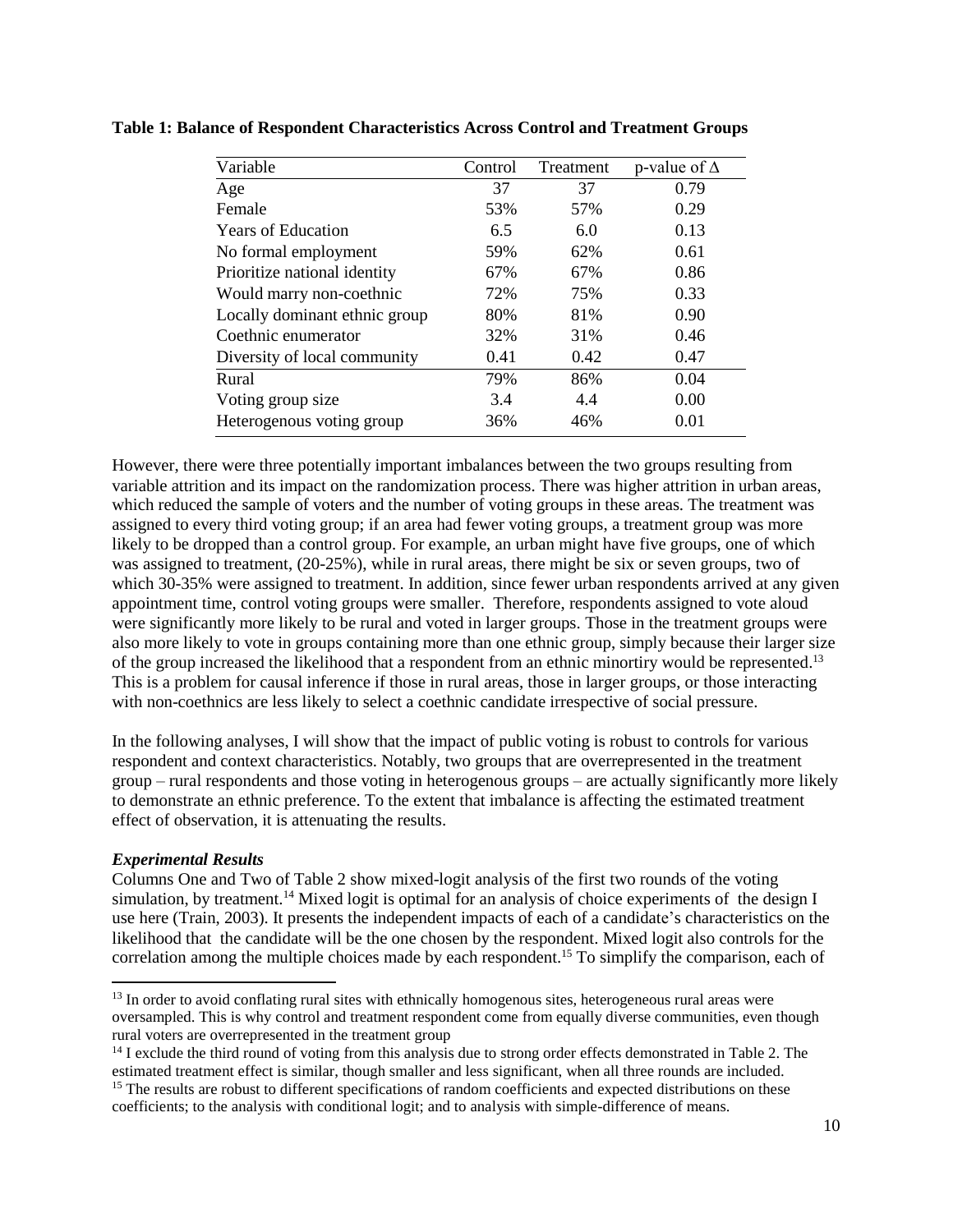the candidates' five characteristics is collapsed into dummies (e.g. coethnic or non-coethnic, record of provision or no record). The results of the voting simulation among the control group – who cast only secret ballots – are shown in Model One. When votes are cast secretly, the candidate's ethnicity is four times as important as his performance in determining whether voters prefer him. Holding other characteristics at their mean, coethnicity increases a candidate's likelihood of winning by 12%, while a record of provision increases his likelihood of winning by only 3%.

|                               | Model One    | Model Two    | Model Three |
|-------------------------------|--------------|--------------|-------------|
|                               | Secret       | Public       | Secret      |
|                               | Rounds $1+2$ | Rounds $1+2$ | Round Three |
|                               | (Std. Err.)  | (Std. Err.)  | (Std. Err.) |
| Candidate is coethnic         | $0.502***$   | $-0.057$     | 0.012       |
|                               | (0.123)      | (0.181)      | (0.145)     |
| Candidate has positive record | 0.151        | $0.615***$   | $0.586*$    |
|                               | (0.104)      | (0.234)      | (0.302)     |
| Candidate held prior office   | $0.437***$   | 0.279        | $-0.060$    |
|                               | (0.131)      | (0.233)      | (0.192)     |
| Candidate has relevant degree | 0.159        | $0.399*$     | $-0.405*$   |
|                               | (0.096)      | (0.190)      | (0.180)     |
| Candidate promising education | 0.177        | $0.581***$   | 0.144       |
|                               | (0.098)      | (0.181)      | (0.166)     |
| N                             | 2156         | 820          | 1082        |
| Log-likelihood                | $-722.00$    | $-263.09$    | $-363.884$  |
| $\chi^2_{(5)}$                | 2.52         | 2.88         | 0.9         |

**Table 2: Determinants of Candidate Selection, Given Voting Context**

Mixed logit model. DV takes value one if respondent chose candidate and zero otherwise. Candidates are grouped by choice set (respondent-contest). Reported N represents number of candidates read; number of respondent-contests is half this number. Coethnicity and record variables take random coefficients. Estimated standard deviation of these coefficients is not shown.

Column Two of Table 2 presents the results among the treatment group. Compared to the control group, treatment voters' apparent decision-making calculus is reversed. Those assigned to report their vote aloud were disinclined to vote based on the candidate's ethnicity. The coefficient on ethnicity drops to near zero and becomes highly insignificant. Instead, voters appear to be making their choices based largely on whether the candidate has a prior record of goods provision. Among the treated sample, a record of provision increases a candidate's chance of winning by 12% when other variables are set at their means. For those in the treatment group, moreover, the candidate's platform and education suddenly become substantively and statistically significant predictors of the vote. In other words, when voting in front of others, voters apparently select their candidates based on everything except ethnicity.

To test the robustness of results to the imbalances noted above, I look only at coethnic candidates and their likelihood of winning. I control for respondent variables shown to be imbalanced above, as well as additional characteristics of the candidate and the challenger (these coefficients are not shown). Table 3 confirms that coethnic candidates' vote shares decrease significantly when voters are asked to share their preferences aloud controlling for imbalances between the groups. The coefficient on the public voting treatment in Table 3 translates to a 9% reduction in a coethnic's likelihood of victory, which is significant at the 0.05 level.

Table 3 demonstrates that the disproportionately rural composition of the treatment group cannot explain why the treatment group is less likely to vote ethnically, as rural voters are more likely to prefer a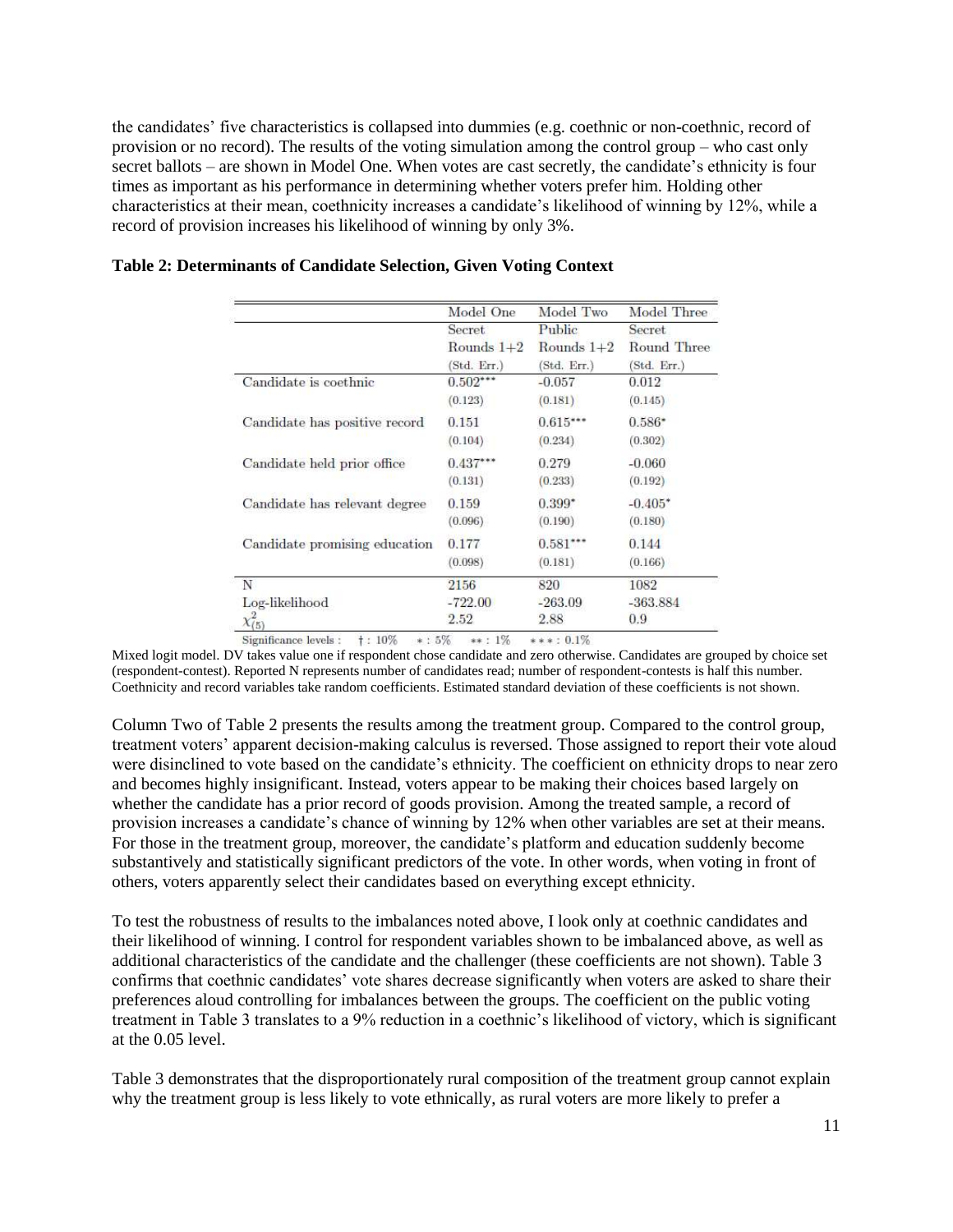coethnic. Neither is the treatment effect being driven by the more diverse groups in the treatment condition. Respondents asked to vote in a heterogenous voting group are more likely to support a coethnic than those voting only among their own coethnics. If ethnic groups form tighter social networks (Habyarimana et al., 2007), it is possible that voting publicly among coethnics constitutes more consequential social exposure and therefore a stronger treatment. A diverse group may also prime ethnicity and ethnic competition in a way that homogenous groups do not. Whatever its genesis, the results not only reduce our concern about the imbalance between control and treatment groups, but also suggests that the impetus to avoid appearing tribalistic is stronger than the incentive to coordinate on a coethnic candidate.

| Variable                                 | Coefficient         |  |
|------------------------------------------|---------------------|--|
|                                          | (Std. Err.)         |  |
| Public voting treatment                  | $-0.367*$           |  |
|                                          | (0.182)             |  |
| Voting group size                        | $-0.179**$          |  |
|                                          | (0.067)             |  |
| Heterogenous voting group                | $0.429*$            |  |
|                                          | (0.191)             |  |
| Rural                                    | $0.364^{\dagger}$   |  |
|                                          | (0.201)             |  |
| Intercept                                | $0.701*$            |  |
|                                          | (0.343)             |  |
| N                                        | 701                 |  |
| Log-likelihood                           | $-461.317$          |  |
| 6)                                       | 36.864              |  |
| $\dagger$ : 10%<br>Significance levels : | $***:1\%$<br>$*:5%$ |  |

### **Table 3: Determinants of Coethnic Candidate Victory**

Standard logit model. Sample is limited to coethnic candidates from first two rounds of voting. DV takes one if candidate won his

contest. Includes controls for other characteristics of both candidate and challenger. Standard errors clustered by respondent.

Table 4 demonstrates that the effect of the treatment is, indeed, a result of voters' desire to avoid showing an overt ethnic preference, that is, a preference for a coethnic candidate who does not have a good record with which to justify his selection. When the vote is not observed, a coethnic without a record of provision wins 47% of the time. When the vote is public, a coethnic wins only 37% of the time – a 10 percentage-point reduction. There is a much smaller decline in the likelihood of victory for a coethnic who does have a record – the treatment reduces the likelihood such a candidate will win by only 4%. The votes lost by the coethnics without records are picked up by non-coethnics who have records: their chance of victory increases from 46% to 57% from the control to treatment group. This confirms that voters are switching away from an apparent pure ethnic preference and toward a more acceptable preference for a well-performing candidate. If respondents on surveys respond the same way, shifting their support from non-performing coethnics to well-performing coethnics, this would not only attenuate the apparent impact of coethnicity on the vote, but also exaggerate the apparent effect of performance.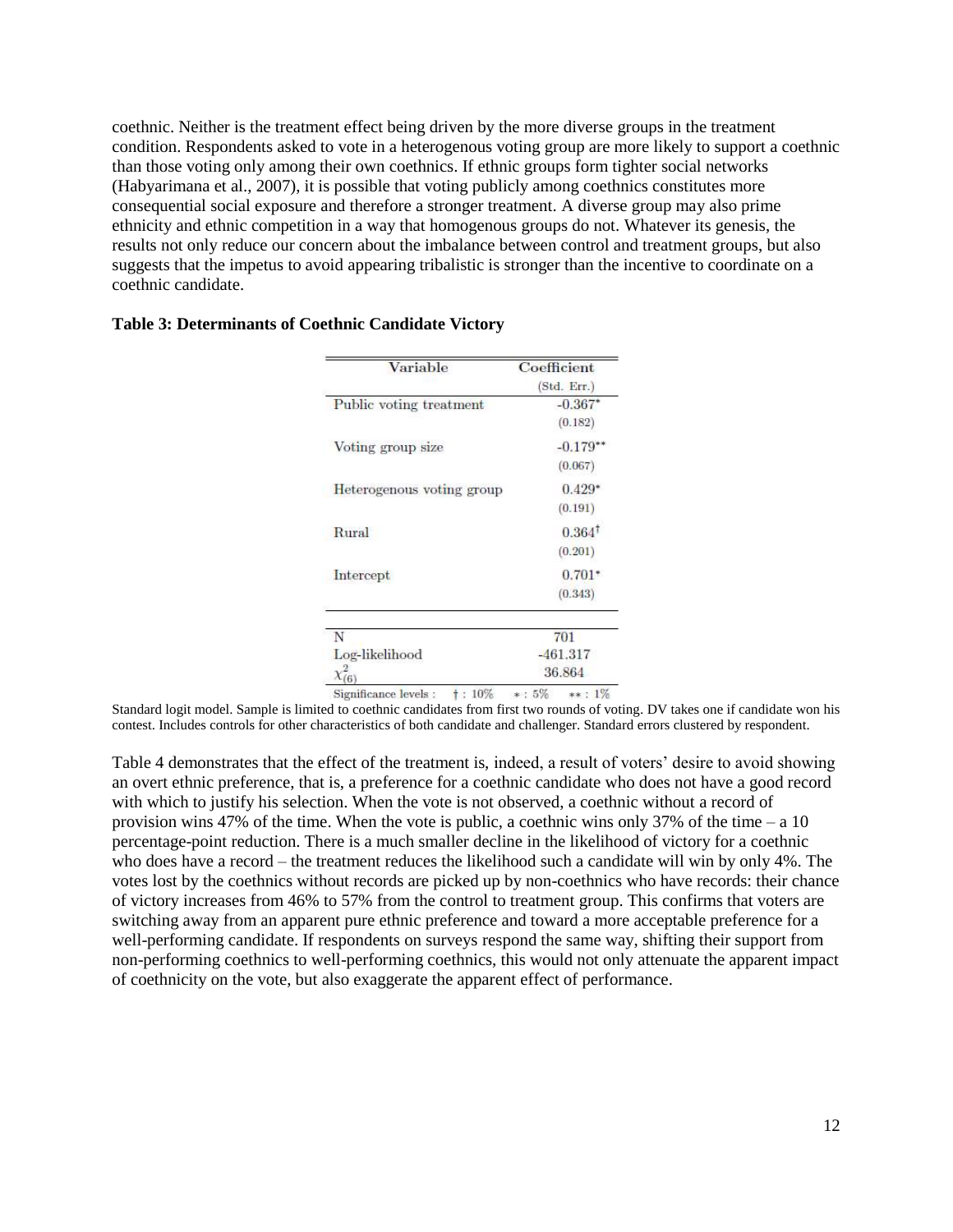|             | Non-Coethnic     |      | Coethnic |        |
|-------------|------------------|------|----------|--------|
|             | Public<br>Secret |      | Secret   | Public |
| No Record   | 0.45             | 0.43 | 0.47     | 0.37   |
| Good Record | 0.46             | 0.57 | 0.66     | 0.62   |

### **Table 4: Percent of Candidates Winning, by Characteristics and Context**

The sensitivity of voters to the context of the simulation indicates that respondents are quite sophisticated in their attempts to avoid appearing tribalistic. Respondents were not informed about the importance of ethnicity in the study. During recruitment, potential respondents were told that they would be taking part in a study about what Ugandan voters desire in a presidential candidate. They were not asked directly whether they prefer coethnic candidates to non-coethnics, nor to explain their preferences for certain candidates. Ethnicity was signaled indirectly, through the hometown proxy, and every candidate had three characteristics other than record with which a respondent could justify voting for him if pressed to do so. Nevertheless, respondents were able to determine the importance of ethnicity in their selection and realize that supporting a coethnic, especially over a well-performing non-coethnic, would indicate socially unacceptable preferences. This finding indicates that there is a possibility respondents feel compelled to show non-ethnic preferences on public opinion surveys, even when researchers takes pains to hide the relevance of ethnicity in their questions.

### **OBSERVATION IN THE SURVEY SETTING**

The experiment demonstrates that Ugandans exposed to social pressure are substantially less likely to report support for a coethnic presidential candidate. As with all experiments, however, this one raises concerns about external validity: first, whether the experimental findings hold in a non-experimental setting, and second, whether the results can be generalized outside Uganda. In order to maximize control in the experimental setting, the candidates in the experiment were hypothetical and their descriptions sparse. In answering questions about real candidates, voters may have other information available on which to make their choice. More importantly, in a typical survey setting, there may never be a need for a respondent to demonstrate a pure ethnic preference unconnected to performance because respondents can provide their own evaluations of the incumbent's performance. Coethnics of Uganda's President Museveni overwhelmingly report that they approve of his performance, and may feel that this sufficiently justifies their support for him. To the extent that the experimental conditions carry over to the survey setting, it is also possible that the findings hold only in Uganda, where a history of major state-sponsored ethnic violence may have made ethnicity particularly sensitive.<sup>16</sup> In this section, I test for observation effects in survey data from Uganda and 13 additional Afrobarometer countries.

Using an unintended variation on Round Four of the Afrobarometer, in which some interviews were observed by others in the community, I provide evidence that observation in a survey context can also reduce the likelihood that voters will report a preference for a coethnic candidate. Much of African life – including interviews with researchers – takes place out of doors. Accordingly, survey enumerators are sometimes unable to keep away curious onlookers who wish to hear what their family member or neighbor is being asked. About one third Afrobarometer interviews are at least partially observed by others in the household or community, and this is noted by the enumerator. The treatment is not a strong one. Interviews are observed only by family members. Also, we only know that the respondent was observed at some point during the survey, not necessarily that they were observed while answering questions about voting behavior. This should make it more difficult to find an impact from observation on voting behavior.<sup>17</sup>

 $\overline{\phantom{a}}$ 

<sup>&</sup>lt;sup>16</sup> Both Idi Amin and Milton Obote killed thousands of their rivals' coethnics.

<sup>&</sup>lt;sup>17</sup> The countries used in the pooled analysis are Benin, Botswana, Burkina Faso, Ghana, Kenya, Madagascar,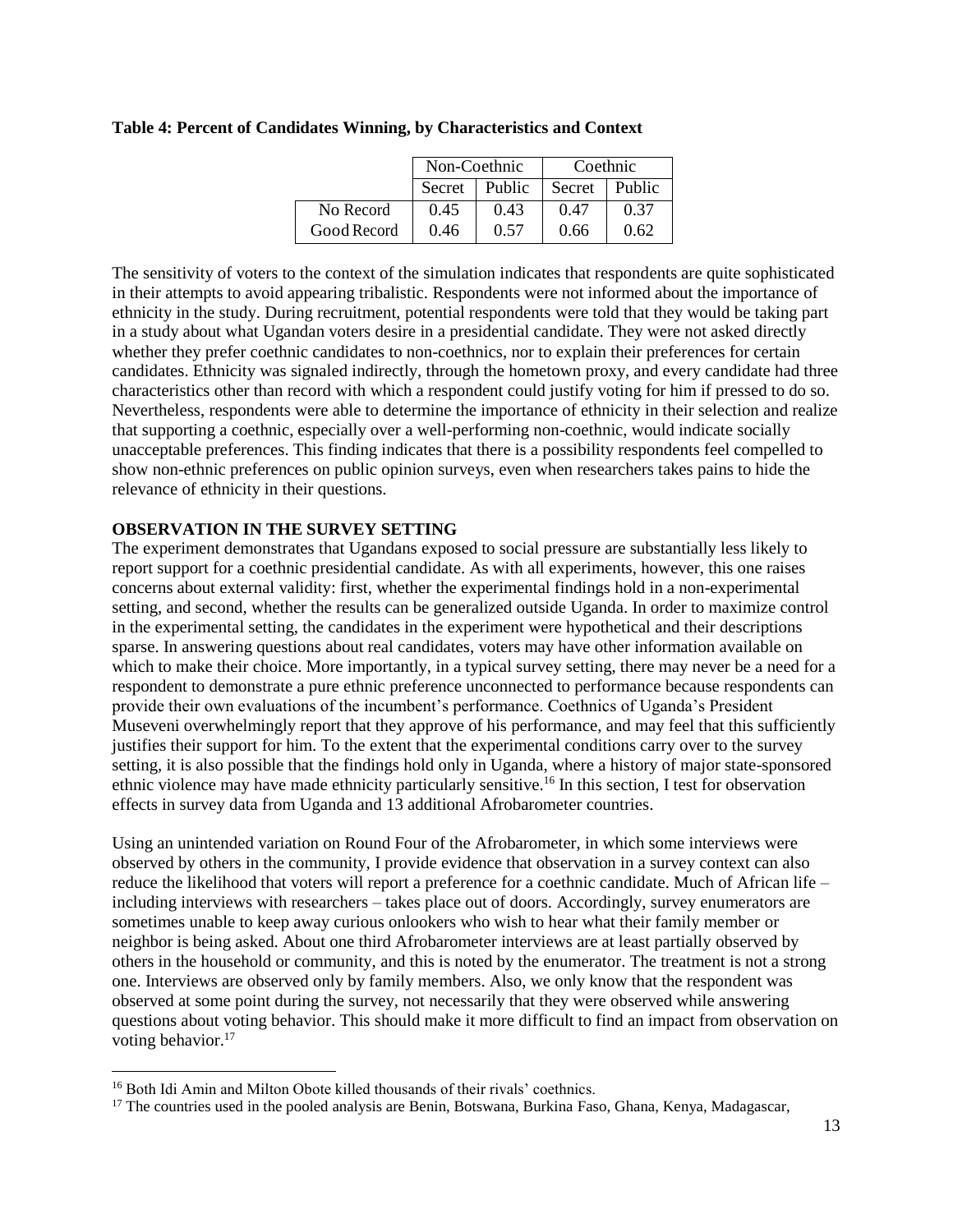Because observation by others is not randomly assigned on the Afrobarometer, however, I control for a number of characteristics correlated with both the likelihood of observation and reported vote choice: urban residence, poverty as measured by insufficient access to food, gender, age, education, membership in the country's largest ethnic group, membership in the president's ethnic group, interaction with a coethnic enumerator, and interaction with an enumerator of the president's ethnicity.

The model takes as its dependent variable a dummy indicating whether the respondent reported he would vote for a presidential candidate of his own ethnicity. This was not asked directly; rather, the question asked which party the respondent would vote for if an election "were held tomorrow." I coded as coethnic or non-coethnic according to the ethnicity of the presidential candidate from that party in the election closest in time to the survey.<sup>18</sup> In Model One, the sample includes only those who stated a preference. The variable takes a one if the respondent indicated that he would vote for the coethnic candidate, and a zero if he said he would vote for a candidate of another ethnicity. In Model Two, those who did not report a preference are included and coded as non-ethnic voters. To avoid inflating the pool of non-ethnic voters, those voters who do not have a coethnic option among the major parties in the race are excluded. Only coethnics of candidates earning at least 10% of the vote are included. I allow the impact of observation to have heterogenous affects across countries by including country random effects.

The model confirms that, in the survey setting, in a sample of multiple African countries, observation reduces the likelihood that a respondent who has a coethnic candidate in the race will report a preference for that candidate. Holding other variables at their means, observation reduces the likelihood of reporting an ethnic preference by approximately 10%. The results are also consistent with additional findings from the experiment presented in Table 3. Respondents in rural areas are more likely to report support for a coethnic, while those who are interviewed by a coethnic enumerator are less likely to do so. This should increase our confidence that the results of the Ugandan experiment have implications for the reliability of African survey responses in general.

#### *"Non-Ethnic" Countries*

 $\overline{\phantom{a}}$ 

In most countries in the above pooled sample, including Uganda, the effect of observation, when analyzed in a single-country sample, is not statistically significant due perhaps in part to a loss of power in the disaggregated sample. In three countries, however, the impact of observation on reported vote is large in magnitude and highly significant. In Burkina Faso, Senegal and Madagascar, respondents who are observed are ten to fifteen percent less likely to report support for a coethnic. Since the analyses in these countries are also underpowered, these large coefficients are more likely to be erroneous overestimates than they would be in a larger sample. Nevertheless, it is striking that all three countries in which we get these significant estimates are countries in which ethnicity has previously been found to be a poor predictor of vote (Bratton, Mattes and Gyimah-Boadi, 2004; Basedau and Stroh, 2009; Huber, 2012; Dunning and Harrison, 2010) and are cited by area experts as examples of states in which ethnic cleavages are minimal or even non-existent (see e.g. Fearon and Laitin, 2005; Cheeseman and Ford, 2007; Posner, 2004a). These results raise an additional concern that these earlier findings, many of which are based on survey data, are picking up, not the irrelevance of ethnicity, but its extreme sensitivity for voters, who are unwilling to report a genuinely held preference for a coethnic candidate.

Malawi, Mali, Mozambique, Namibia, Senegal, Uganda and Zambia. Some countries with surveys in Round Four were left out because either all candidates were of the same ethnicity, the sample of those with coethnic candidates was too small to analyze, or the salient ethnic cleavage could not be clearly identified.

<sup>&</sup>lt;sup>18</sup> In Ghana, I coded the parties according to their traditional ethnic affiliation, rather than the affiliation of the current candidate(s), because the former is far more predictive of votes.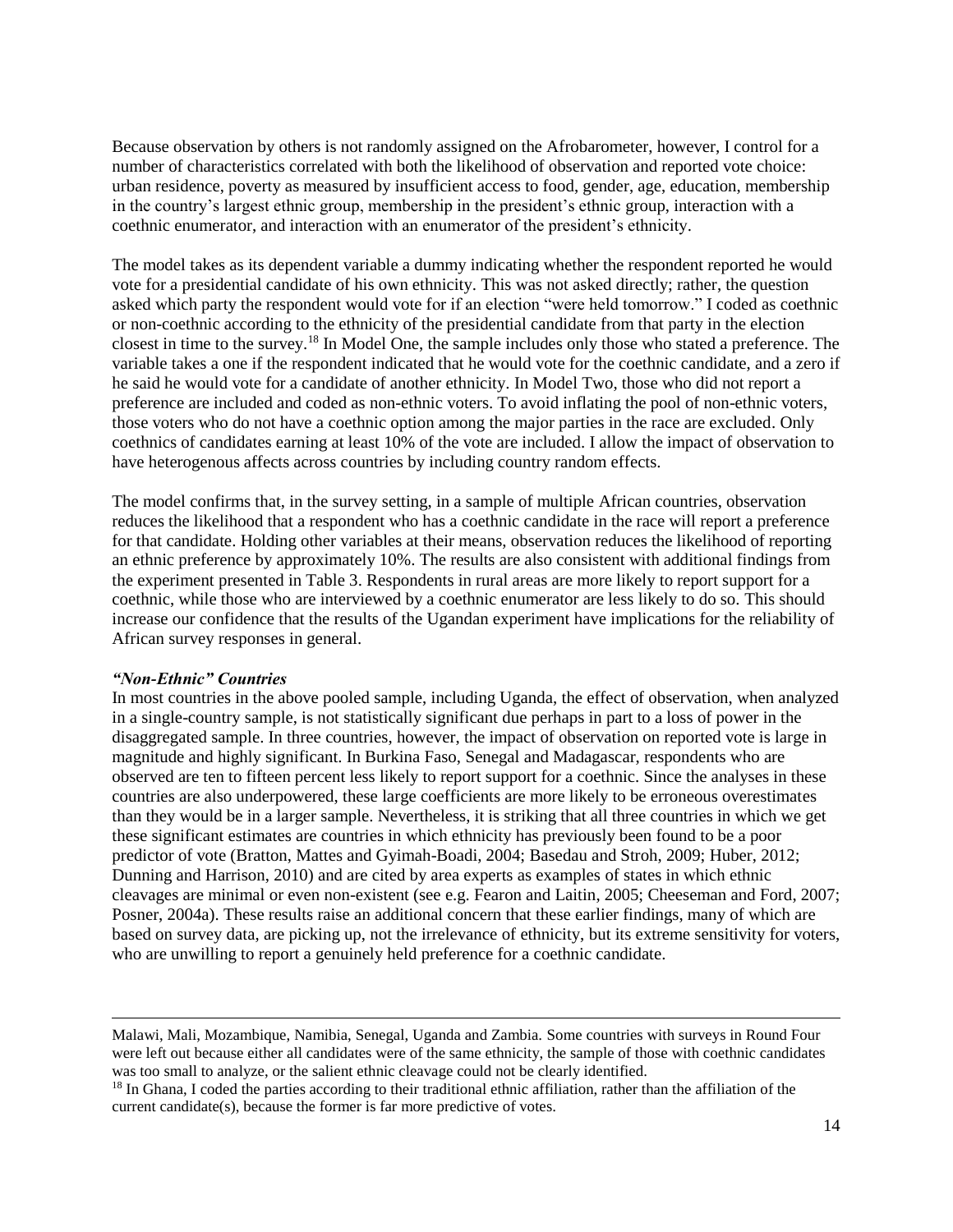|                                     | Model One   | Model Two          |
|-------------------------------------|-------------|--------------------|
| Others watching                     | $-0.140*$   | $-0.088^{\dagger}$ |
|                                     | (0.066)     | (0.049)            |
| Rural                               | $0.432**$   | $0.256**$          |
|                                     | (0.067)     | (0.050)            |
| Education (yrs.)                    | $-0.020*$   | $-0.008$           |
|                                     | (0.009)     | (0.007)            |
| Age                                 | 0.000       | $-0.001$ **        |
|                                     | (0.000)     | (0.000)            |
| Food shortage                       | 0.009       | 0.008              |
|                                     | (0.027)     | (0.020)            |
| Member of dominant group            | $0.740**$   | $0.704**$          |
|                                     | (0.088)     | (0.070)            |
| Member of incumbent's ethnicity     | $0.922**$   | $0.177***$         |
|                                     | (0.084)     | (0.067)            |
| Coethnic enumerator                 | $-0.442**$  | $-0.258**$         |
|                                     | (0.073)     | (0.056)            |
| Enumerator of incumbent's ethnicity | $0.251**$   | 0.057              |
|                                     | (0.094)     | (0.072)            |
| Believes gov't sponsoring survey    | $0.296**$   | $0.377**$          |
|                                     | (0.063)     | (0.048)            |
| Intercept                           | 0.204       | $-0.423^{\dagger}$ |
|                                     | (0.380)     | (0.228)            |
| N                                   | 6108        | 8959               |
| Log-likelihood                      | $-3300.145$ | $-5649.431$        |
| $\chi^{2}_{(10)}$                   | 268.671     | 254.785            |

### **Table 5: Likelihood of Reporting Intention to Vote for Coethnic Candidate**

Significance levels :  $\uparrow$  : 10% \* : 5% \*\* : 1%

In both models, the dependent variable takes a one if the respondent indicated support for their coethnic candidate. In Model One, the dependent variable takes a zero if the respondent indicated support for a non-coethnic candidate. In Model Two, the dependent variable takes a zero if the respondent reported support for a non-coethnic or did not report a prference at all. Model includes country random effects.

### **SOCIAL DESIRABILITY IN AN ANONYMOUS SURVEY CONTEXT**

In most surveys, of course, respondents are not observed, except by an enumerator. The enumerator has usually assured the respondent that his or her responses will remain confidential, and unlike the observers in the experiment, does not contribute his or her own views. Without the additional impact of observation, is there reason to believe that social desirability bias affects data gathered in a straightforward survey context? I do not have the ability, given data from either the experiment or the Afrobarometer survey, to determine the difference in response between those who report their vote secretly and those who report only to an enumerator. In this section, however, I provide evidence from the experiment that raises concerns for the reliability of normal survey responses, and test for evidence of response bias in existing surveys.

First, the experimental results suggest that it is the risk of being heard to voice socially undesirable choices, rather than hearing the votes of others that is driving voters to change their votes. The votes that respondents marked on the secret ballot before they heard anyone else's vote, and the vote that they reported aloud, are the same in almost all cases (over 97%). This indicates that voters anticipated having to report their vote aloud and changed their vote to the socially appropriate choice in advance. Voters did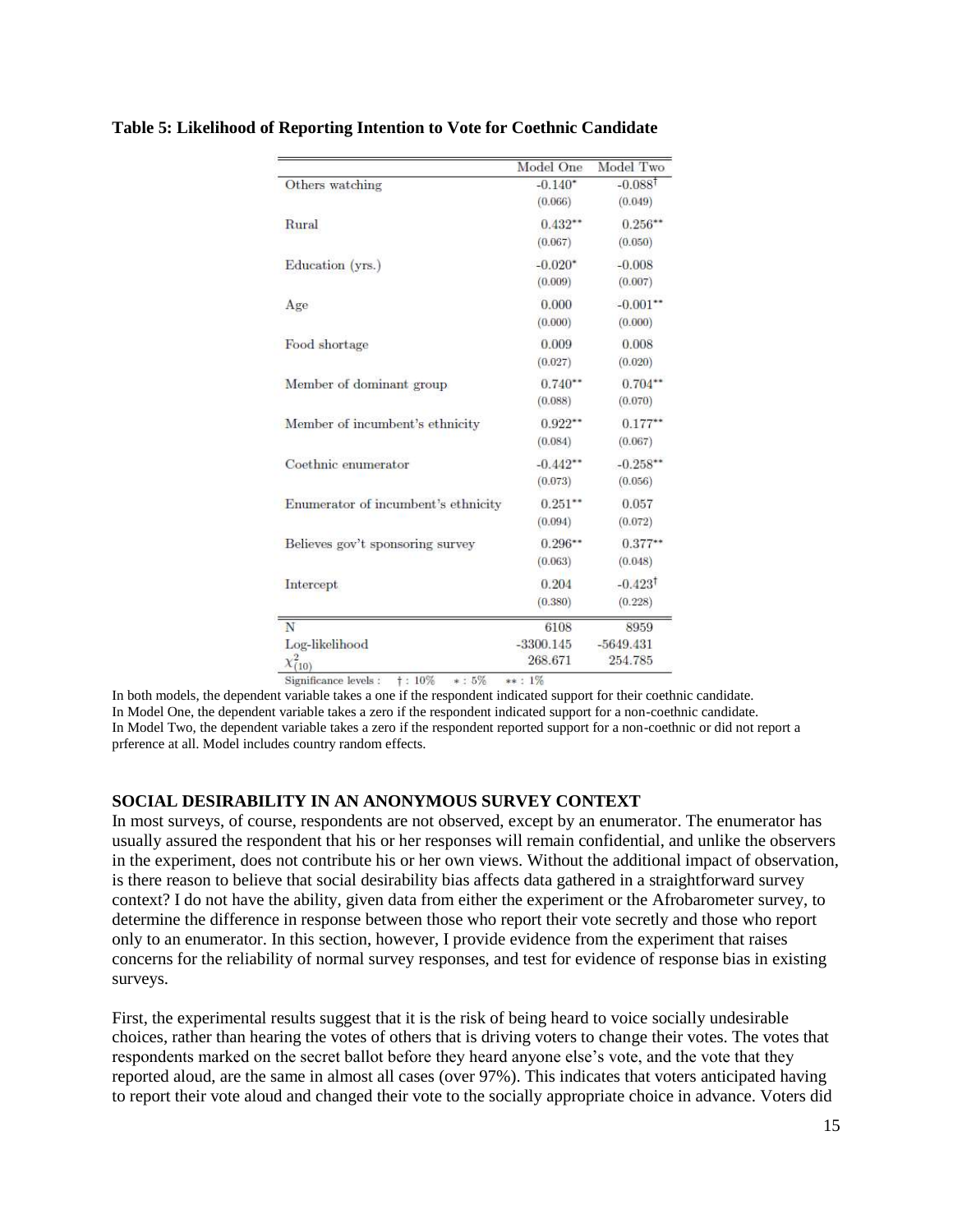not wait to see how others voted before making their selection. This suggests that reporting one's vote aloud is problematic, whether or not the listener(s) also report(s) a preference.

Additionally, there is evidence that ethnicity is sensitive even when participants' responses are not seen by either other voters or an enumerator as long as respondents know that they are being asked to report on their ethnic preferences. As noted, respondents heard three pairs of candidates and voted three times. The protocols for the third round of voting were identical in every sense to those of the first two rounds. By the third round of voting, however, the median respondent had encountered two coethnic candidates – far more than random chance would predict – making the role of ethnicity in the choice overt. Accordingly, as Table 2 shows, the decisions made by control and treatment groups in Round 3 are very similar. Respondents in the control group act as if they are voting publicly. Accordingly, coethnicity no longer predicts preference, even though these same voters had reported ethnic preferences in earlier rounds.<sup>19</sup> This suggests that, as long as voters understand the ethnic context of the question, anonymity and/or confidentially may not be enough to preserve the integrity of their answers. Notably, on the most recent rounds of the Afrobarometer survey, questions on party preference – which are strongly correlated with later questions about reported vote – follow immediately after a series of questions on ethnic identity, salience, and trust. Rather than playing down the role of ethnicity in party politics, this ordering would presumably prime it. The ordering may alert respondents that their political preferences are interpreted through an ethnic lens.

#### *Non-Response*

 $\overline{\phantom{a}}$ 

Following Berinsky (1999), we can leverage differences in non-response<sup>20</sup> between coethnics and noncoethnics as measure of social desirability bias. In the absence of social desirability bias, we should expect coethnics to be more likely to report a preference. The incumbent has control over government resources and is likely to distribute them to his supporters. In this scenario, respondents have an incentive to signal support for the incumbent. In addition, Weghorst (2011) has found that the relatively illiberal democratic environment in many African countries increases reported support for the incumbent because voters fear retribution for supporting the opposition. It is therefore easy to understand why someone might prefer non-response to reporting support for the opposition, but less obvious why anyone would hide genuinely-felt support for the incumbent. Since coethnics are more likely to genuinely prefer the incumbent, they should also feel less conflicted over whether they should respond, and therefore have higher response rates. However, as Table 6 shows, coethnics in the full Afrobarometer sample are actually significantly less likely to report a vote at all. Controlling for other determinants of non-response, including age, gender, education, political information, and various aspects of the survey context, and utilizing country random effects, coethnics of the incumbent are 11% less likely to report an electoral preference.

 $19$  The results of the first two rounds are indistinguishable from one another.

<sup>&</sup>lt;sup>20</sup> This may take the form of outright refusal, indicating no preference, or giving a "don't know" response.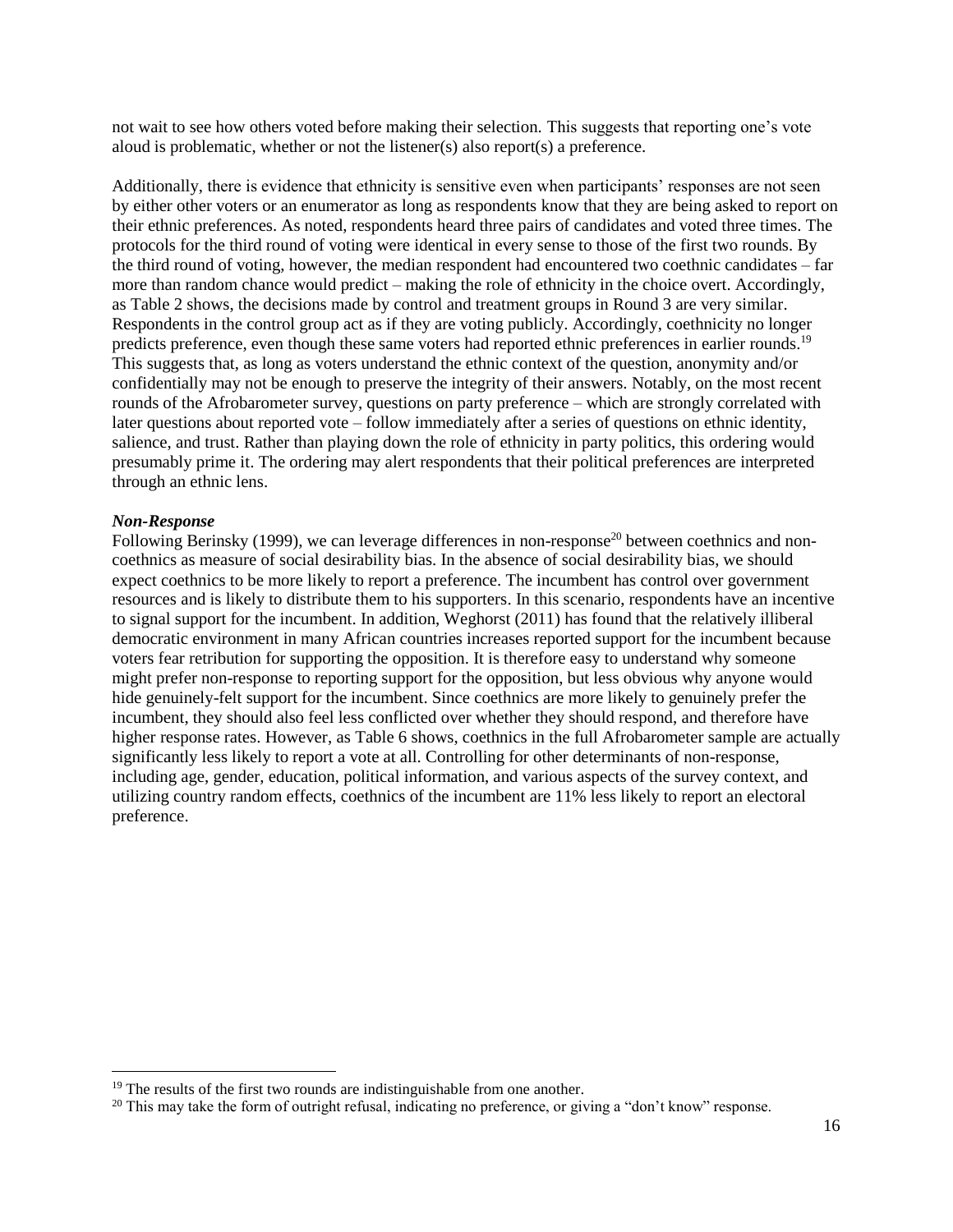| Variable                                            | Coefficient        |
|-----------------------------------------------------|--------------------|
|                                                     | (Std. Err.)        |
| Incumbent's coethnic                                | $-0.086*$          |
|                                                     | (0.040)            |
| Age                                                 | $-0.001**$         |
|                                                     | (0.000)            |
| Female                                              | $-0.207**$         |
|                                                     | (0.029)            |
| Education (yrs.)                                    | $-0.005$           |
|                                                     | (0.003)            |
| Urban                                               | $-0.149$           |
|                                                     | (0.031)            |
| Believes free to express opinion                    | 0.020 <sup>†</sup> |
|                                                     | (0.011)            |
| Frequency listen to news                            | $0.061**$          |
|                                                     | (0.011)            |
| Percent of questions refused                        | $-0.223**$         |
|                                                     | (0.019)            |
| Believes gov't sponsoring survey                    | $0.361**$          |
|                                                     | (0.029)            |
| Coethnic enumerator                                 | $-0.096**$         |
|                                                     | (0.031)            |
| Intercept                                           | $0.786**$          |
|                                                     | (0.163)            |
| N                                                   | 25233              |
| Log-likelihood                                      | $-14790.63$        |
| $\chi^{2}_{(10)}$                                   | 500.666            |
| $\dagger:10\%$<br>$*: 5\%$<br>Significance levels : | $**: 1\%$          |

### **Table 6: Likelihood of Reporting Any Vote Preference**

Dependent variable is a dummy indicating whether the respondent reported that they had a preference for a candidate in the upcoming election. Refusal and "don't know" are coded as zeros. Model includes country random effects.

The distribution of non-response across the coethnic sample is not uniform. Coethnics who choose not to respond to the vote preference question are significantly less likely to have reported approval of the president's performance: the difference is 14% and significant at the 0.001 level. One interpretation of this finding is that disapproval corresponds with a genuine lack of support for the president, but since coethnics face particular pressure to support the incumbent, they are less free to admit to this lack of support than are non-coethnics.<sup>21</sup> Another interpretion, however, is that coethnic respondents who have already reported that they do not approve of the president's performance early in the survey, realize that they cannot later admit to prefering the incumbent without also admitting a pure ethnic preference. This interpretation is consistent with the results of the experiment, which show that it is those whose coethnic candidate is not a good performer who feel most strongly the need to hide their ethnic preference. Ambiguity in the interpretation means that we cannot state for certain that coethnics who fail to respond

 $\overline{a}$ 

<sup>&</sup>lt;sup>21</sup> One challenge to this interpretation is that if coethnics are expected to support the president, enough that they would hide a true preferences for the opposition, it is unclear why this would not also extend to providing positive performance evaluations.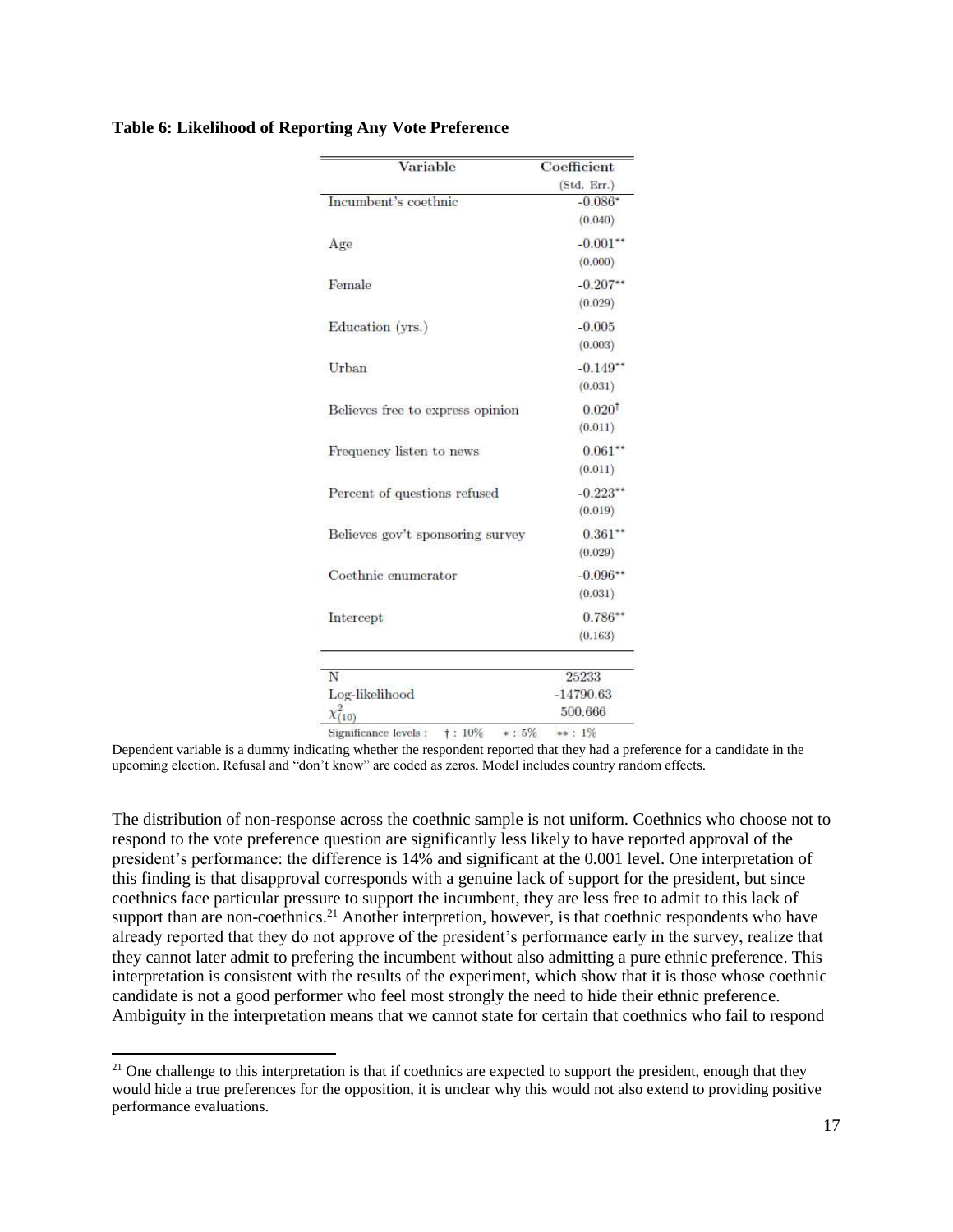are doing so to hide a true preference for the incumbent. It also means we cannot be confident that they are not. There is little in the data thus far to convince us that existing opinion surveys are free of systematic under-reporting of ethnic preferences.

### **HOW BAD MIGHT THE BIAS BE?**

 $\overline{\phantom{a}}$ 

Ultimately, what we want to know is how badly social desirabililty concerns may be biasing our results, specifically how they bias our estimates of the effect of coethnicity on vote choice. In this section, I run a vote choice model on the original survey results, and also run the model using two sets of counterfactual survey results reflecting respondents' predicted vote preferences. I show that estimates of the impact of coethnicity on vote choice will begin to be significantly attenuated if 16% of coethnic voters either erroneously claim to support the incumbent or fail to report a preference at all.

To generate a counterfactual vote, I predict every respondent's true latent support for the incumbent –  $\widehat{p_{inc}}$  – using non-ethnic correlates of support for the incumbent, such as education and rural residence. I also generate a model of every respondent's latent likelihood of answering the question, based on variables such as gender, political interest, and general cooperation with the survey. For each coethnic in the sample, I generate a "predicted incumbent support" dummy, which takes a value of one with probability  $\widehat{p_{inc}}$ . The resulting variable, the counterfactual vote, represents what a respondent's expected response would be were he or she not constrained by social desirability concerns.<sup>22</sup> I also generate a variable "predicted responder", which takes a one with probability  $\widehat{p_{resp}}$ . This represents the respondent's true propensity for reporting a preference for any candidate absent social desirability bias.

I then replace some portion of coethnics' reported votes with their predicted vote. Since we know that some voters are misreporting their preferences, but not precisely how many, I determine the percentage that would have to be misreporting their preference in order to produce biased estimates. I begin by assuming a misreporting rate of zero – meaning that all votes in the original data represent genuine preferences – and increase this rate incrementally up to 30%. With each increment, I randomly replace that proportion of reported coethnic votes with their predicted vote. In the first set of simulated data, I only replace the votes of coethnics who reported a preference in the original data, leaving missing data as missing. In the second dataset, I also replace the votes of those predicted to be "true responders", but who did not actually respond in the original data. The data are simulated, and coefficients estimated, with 50 repetitions at each increment.

The model used to generate a coefficient for the impact of coethnicity on the vote, controlling for demographic characteristics, attitudinal and contextual factors is shown in Equation 1. This same model was used with all three sets of data – the original data and the two simulated datasets. Figure 2 shows the simulated coefficient on coethnicity as the misreporting rate increases from zero to 30% in the two simulated datasets, with the lower bounds of each 95% confidence intervals. The solid horizontal line reflects the original coefficient when all responses are treated as genuine (i.e. in the original data), and the dotted horizontal line shows the upper 95% bound on that estimate. The value of interest is the rate of mispreports above which the simulated coefficient using the adjusted vote data becomes significantly different from the original. Using the simulated data in which only responders' votes are replaced, the coefficient on coethnicity becomes significantly different from the original when approximately 24% of coethnics misreport their preference. If we replace the missing votes of all likely responders, approximately 16% of coethnics who have a true preference for the incumbent must either report a vote for the opposition or fail to report a preference in order to cause a significant attenuation of the coethnicity coefficient.

<sup>&</sup>lt;sup>22</sup> Neither the original vote model nor the adjusted vote model have large  $r^2$ , but the large amount of error is accounted for in the simulation.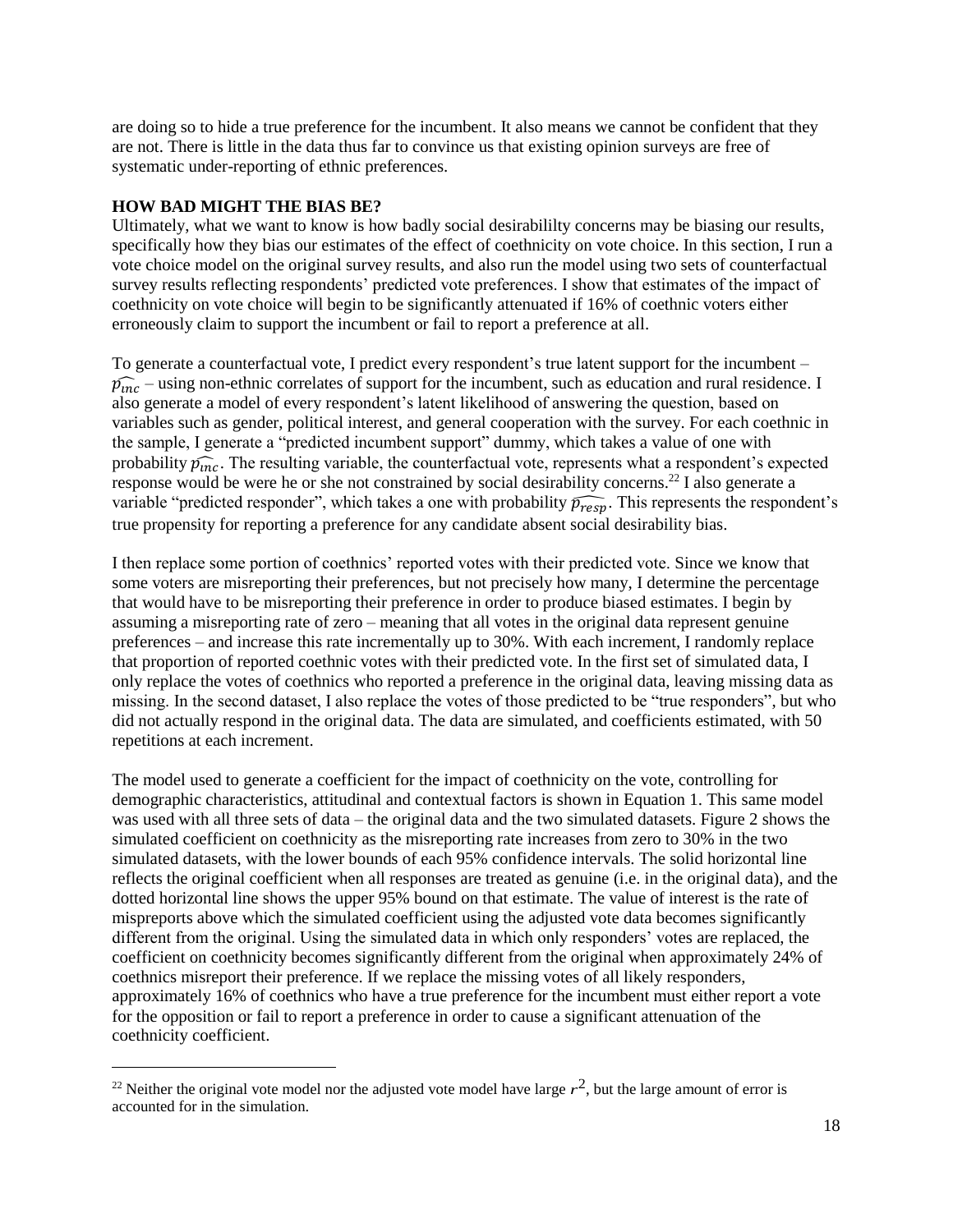

**Figure 2: Simulated Coefficient vs. Original Coefficient on Coethnicity**

Figure represents coefficients on coethnicity, relative to support for the incumbent, from original Afrobarometer data and two simulated datasets representing coethnic voters' predicted true preferences. The solid lines represent the point estimates and the dotted lines represent the upper or lower bounds of the 95% confidence intervals of these estimates.

# *Voteinc* = *<sup>a</sup>*+*b*1*Dem*+*b*2*Approval*+*b*3*Economicevaluations*+*b*4*Gov ' tSpons*+*b***5Coethnic**+*<sup>e</sup>* (1)

Correcting social desirability bias is not enough to change our predictions of who will win or lose an African election. Even if we replace 30% of coethnic votes, overall support for the incumbent increases by only 3%. Replacing the votes of likely coethnic responders with their predicted vote, however, does change the expected marginal impact of coethnicity on determining the vote. Setting all other variables in the model at their means, a coethnic is 29% more likely to support the incumbent than is a non-coethnic when we use the original data. If we replace the votes of 16% of coethnic voters, not including missing responses, the impact of coethnicity increases to 33%. If we replace 24% of likely responders, coethnics are 35% more likely to support the incumbent.

### **CONCLUSIONS AND SOLUTIONS**

The results of the Ugandan experiment presented here raise serious concerns about the reliability of selfreported support for coethnic presidential candidates in Sub-Saharan Africa. A search for bias in existing survey results provides some evidence that this bias exists outside the experimental context, as well as outside Uganda. The results of this analysis suggest that voting behavior measued by Afrobarometer surveys, particularly responses that indicate ethnic preferences, are subject to under-reporting due to social desirabilty bias.

One solution is to avoid the use of surveys for studying vote choice altogether, and instead to rely on actual voting returns. However, as noted, this places an untenable constraint on researchers. In many African countries, electoral returns are only available at high levels of aggregation, which poses a serious ecological inference problem. In addition, electoral returns may reflect fraud or malfeasance and therefore may be less reflective of true preferences than are survey data. These concerns suggest that the only real solution is to retain the use of surveys, but alter standard survey protocols to allow responses on ethnic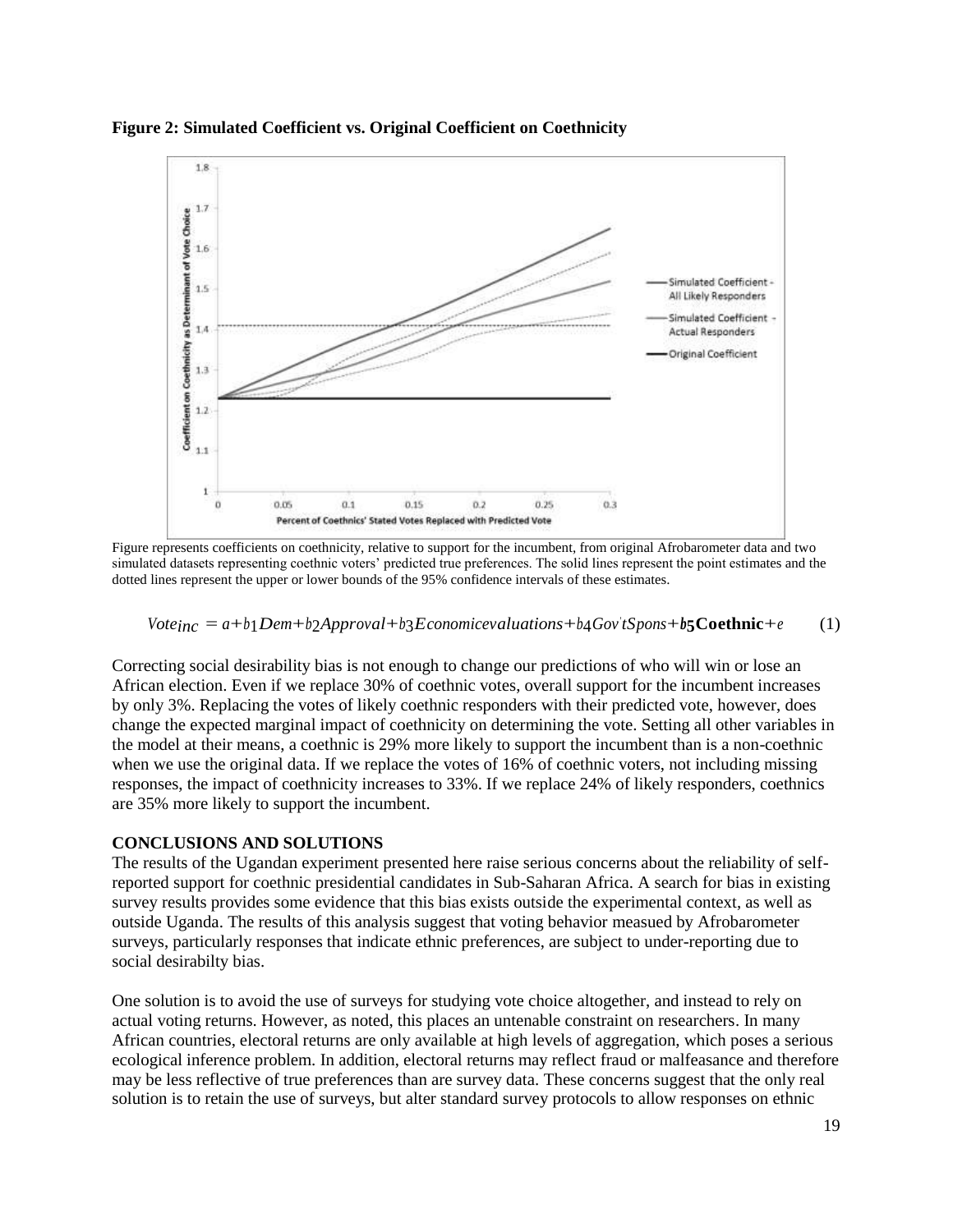questions to be as private as possible, without interaction with either community members or an enumerator.

These changes have potentially high costs to researchers. In the American context, subjects can have privacy by self-administering questionnaires. However, this usually involves respondents who can read and write, and a substantial minority of African respondents are illiterate. Possible alternatives include having respondents respond to enumerator questions with paper ballots like those used in the experiment presented here, or entirely self-administering parts or all of the the survey using yes/no responses to prerecorded taped questions heard privately through earphones (e.g. Chauchard, 2010). Explaining these non-standard protocols to respondents adds time to what are already intensive surveys. However, these aformentioned protocols may be the only way to ensure reliable results on what is one of the most critical questions on the Afrobarometer survey. Before instituting these changes it may be worthwhile to gather data on voting behavior using smaller purpose-designed surveys that attempt to eliminate survey bias and then compare the results of these studies directly to existing Afrobarometer data to ensure bias is actually present in the particular country being analyzed.

For the large amount of research that has already been done using survey-based voting indicators, the evidence presented here does not call for scrapping earlier results, nor does it demonstrate that earlier conclusions are wrong. However, it does suggest that conclusions drawn about voting behavior should be taken as tentative until either the data can be shown to be unbiased or the conclusions are confirmed using alternate methods.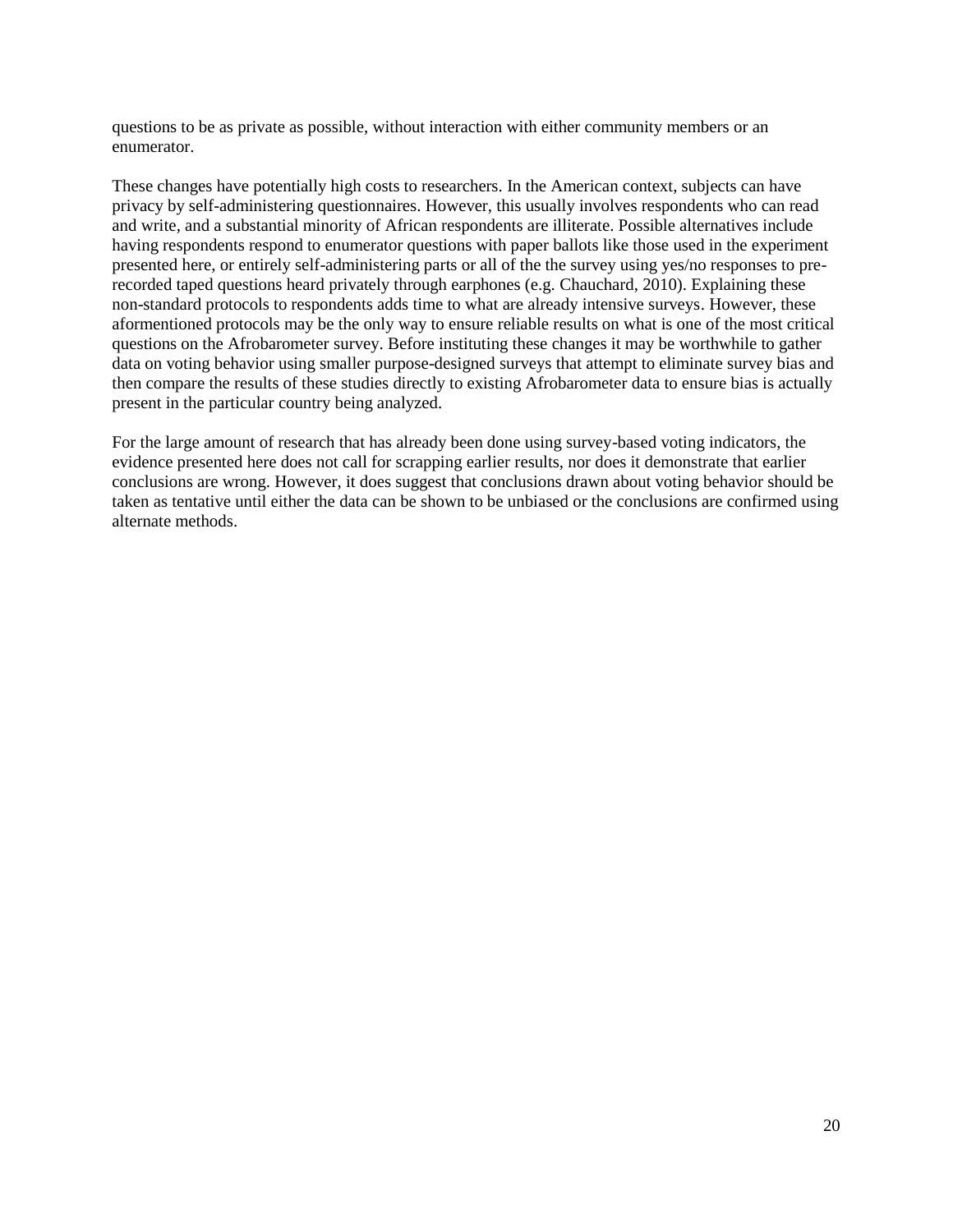#### **REFERENCES**

Afrobarometer. 2010. "Summary of Results, Uganda 2010." Results of Round 4.5 Pre-Election Survey.

- Anderson, Barbara, Brian Silver and Paul Abramson. 1988. "The Effects of the Race of the Interviewer on Race-related Attitudes of Black Respondents in a SRC/CPS National Election Studies." *Public Opinion Quarterly* 52:289–324.
- Barker, Lucius, Mack Jones and Katherine Tate. 1999. *African-Americans and the American Political System*. New Jersey: Prentice Hall.
- Basedau, Matthias and Alexander Stroh. 2009. "Ethnicity and Party Systems in Francophone Sub-Saharan Africa." GIGA Working Papers 100.
- Berinsky, Adam. 1999. "The Two Faces of Public Opinion." *American Journal of Political Science* 43(4):1209–1230.
- Bishop, George and Bonnie Fisher. 1995. ""Secret Ballots" and Self-Reports in an Exit-Poll Experiment." *Public Opinion Quarterly* 59(4):568–588.
- Bratton, Michael. 2008. "Vote Buying and Violence in Nigerian Election Campaigns." Afrobarometer Working Paper 99.
- Bratton, Michael and Mwangi S. Kimenyi. 2008. "Voting in Kenya: Putting Ethnicity in Perspective." Afrobarometer Working Paper 95.
- Bratton, Michael, Ravi Bhavnani and Tse-Hsin Chen. 2011. "Voting Intentions in Africa: Ethnic, Economic, or Partisan." Afrobarometer Working Paper 127.
- Bratton, Michael, Robert Mattes and E. Gyimah-Boadi. 2004. *Public Opinion, Democracy and Market Reform in Africa*. New York: Cambridge University Press.
- Campbell, Bruce. 1981. "Race-of-interviewer Effects Among Southern Adolescents." *Public Opinion Quarterly* 45:231–244.
- Canon, David. 1999. *Race, Redistricting, and Representation: The Unintended Consequences of Black Majority Districts*. Chicago: University of Chicago Press.
- Carlson, Elizabeth. 2013. "Explaining African Voters' Ethnic Preferences." Working paper.
- Chauchard, Simon. 2010. "Asking Questions in an Indian Village: The Impact of an Original Audio Self-Administered Methodology on Misreporting." Working Paper.
- Cheeseman, Nicholas and Robert Ford. 2007. "Ethnicity as Political Cleavage." Afrobarometer Working Paper 83.
- Cody, Janay, Darren Davis and David Wilson. 2010. "Race of Interviewer Effects and Interview Clustering." Working Paper.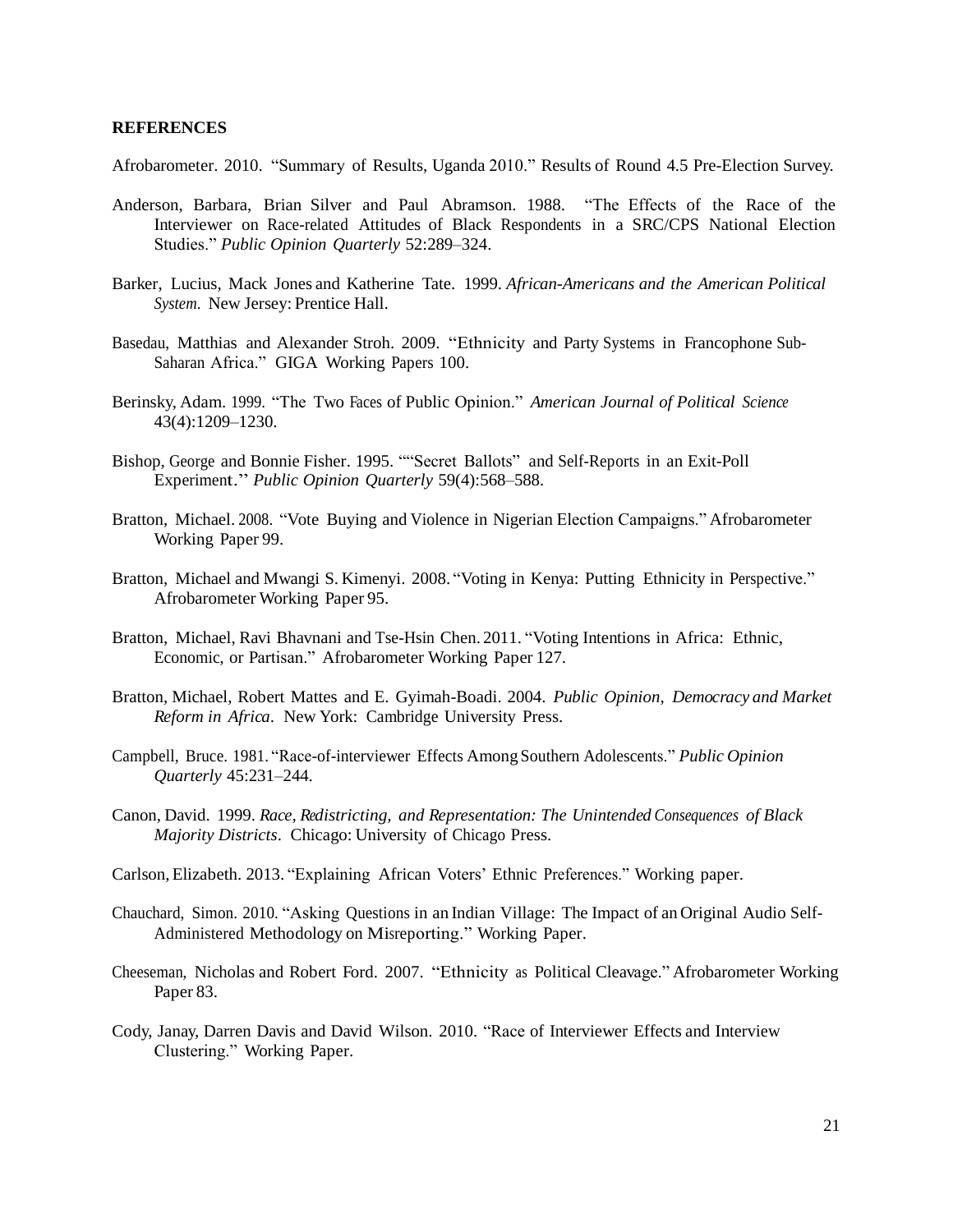- Conroy-Krutz, Jeffrey and Dominique Lewis. 2011. "Mapping Ideologies in African Landscapes." Afrobarometer Working Paper 129.
- Davis, Darren. 1997. "The Direction of Race of Interviewer Effects among African-Americans: Donning the Black Mask." *American Journal of Political Science* 41(1):309–322.
- Dunning, Thad and Jennifer Harrison. 2010. "Cross-Cutting Cleavages and Ethnic Voting: An Experimental Study of Cousinage in Mali." *American Political Science Review* 104(1):21–39.
- Epstein,Joan Faith, Peggy Ripley Barker and Larry Kroutil. 2001. "Mode Effects in Self-Reported Mental Health Data." *Public Opinion Quarterly* 65:529–549.
- Fearon, James and David Laitin. 2005. "Burkina Faso." Narrative Appendix.
- Ferree, Karen and Jeremy Horowitz. 2007. "Identity Voting and the Regional Consensus in Malawi." Afrobarometer Working Paper 72.
- Finkel, Steven, Thomas Guterbock and Marian Borg. 1991. "Race-of-Interviewer Effects in a Pre- election Poll Virginia 1989." *Public Opinion Quarterly* 55(3):313–330.
- Fisher, Robert. 1993. "Social Desirability Bias and the Validity of Indirect Questioning." *Journal of Consumer Research* 20:105–120.
- Gutierrez-Romero, Roxana. 2010. "The Role of Ethnic Identity and Economic Issues in the 2007 Kenyan Elections." CSAE Working Paper Series 2010-06.
- Habyarimana, James, Macartan Humphreys, Daniel Posner and Jeremy Weinstein. 2007. "Why Does Ethnic Diveristy Undermine Public Goods Provision?" *American Political Science Review* 101(4):709–725.
- Hatchett, Shirley and Howard Shuman. 1975. "White Respondents and Race of Interviewer Effects." *Public Opinion Quarterly* 39(4):523–527.
- Hoffman, Barak, Clark Gibson, Karen Ferree and James Long. 2007. "Explaining the African Vote." Presented to American Political Science Association.
- Hopkins, Daniel J. 2009. "No More Wilder Effect, Never a Whitman Effect: When and Why Polls Mislead about Black and Female Candidates." *Journal of Politics* 71(3):769–781.
- Horowitz, Donald. 1985. *Ethnic Groupsin Conflict*. Berkeley: University of California Press.
- Horowitz, Jeremy. 2009. "Ethnic Groups and Campaign Targeting in Kenya's 2007 Election." Conference Paper.
- Huber, John D. 2012. "Measuring Ethnic Voting: Does Proportional Representation Politicize Ethnicity?" *American Journal of Political Science* 56(4):986–1001.
- Ichino, Nahomi and Noah Nathan. 2013. "Crossing the Line: Local Ethnic Geography and Voting in Ghana." *American Political Science Review* 107(2):344–361.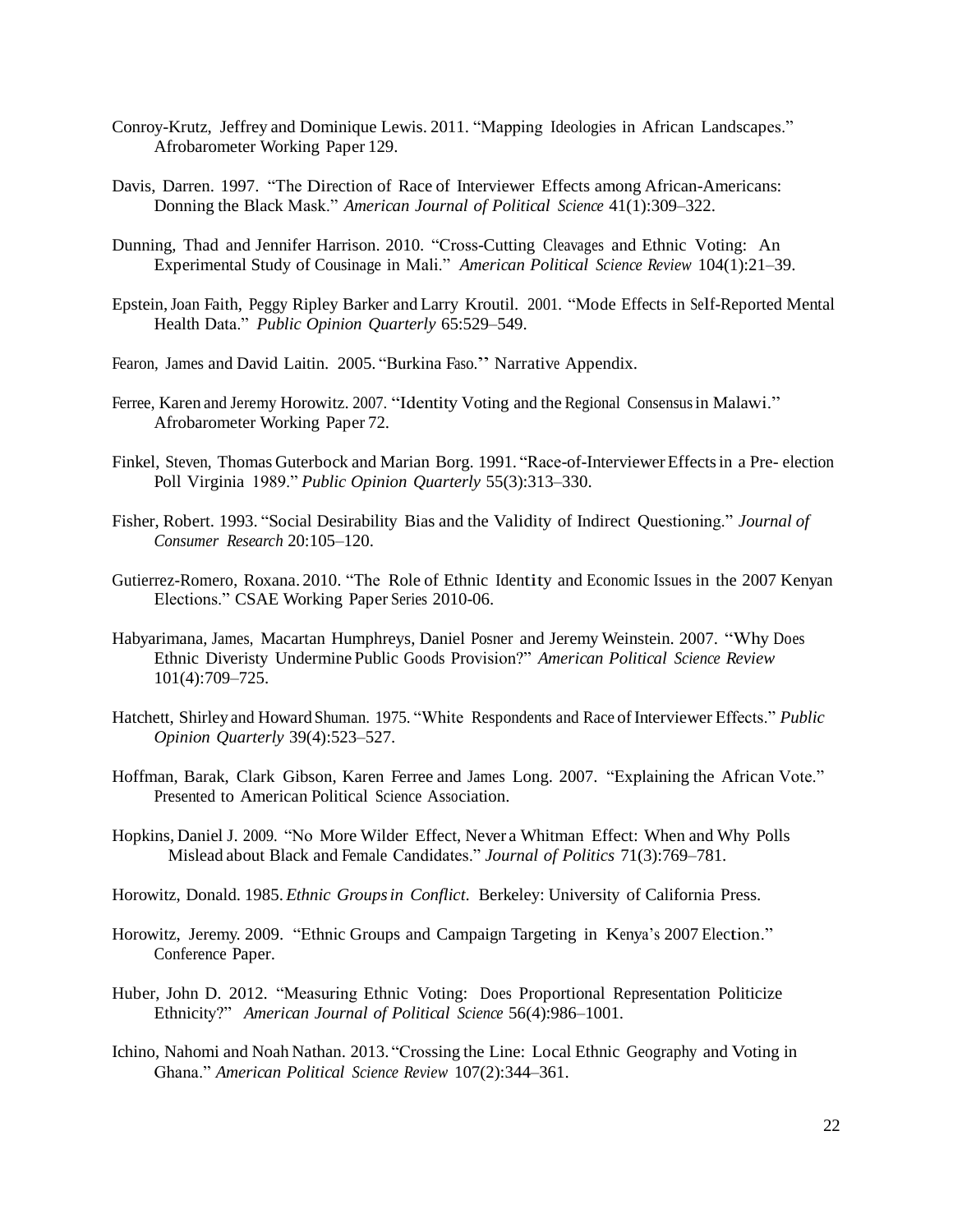Jochem, Jora. 2007. "Tribalism has No Place in Namibia." *Republikein*. May 18.

- Keefer, Philip. 2010. "The Ethnicity Distraction: Political Credibility and Partisan Preferences in Africa." Policy Research Working Paper 5236.
- Kramon, Eric. 2009. "Vote-Buying and Political Behavior: Estimating and Explaining Vote Buying's Effect on Turnout in Kenya." Afrobarometer Working Paper 114.
- Krysan, Maria. 1998. "Privacy and the Expression of White Racial Attitudes." *Public Opinion Quarterly* 62:506–544.
- Krysan, Maria and Mick Couper. 2003. "Race in the Live and Virtual Interviews: Racial Deference, Social Desirability and Activation Effects in Attitude Surveys." *Social Psychology Quarterly* 66(4):364– 383.
- Krysan, Maria and Mick Couper. 2006. "Race of Interviewer Effects: What Happens on the Web." *International Journal of Internet Science* 1(1):17–28.
- Kunateh, Masahudu Ankiilu. 2009. "Tribalism and ethnicity could plunge Ghana into anarchy." *GhanaDot*. April 15.
- Lindberg, Staffan and Kieth Weghorst. 2010. "Are Swing Voters Instruments of Democracy or Farmers of Clientelism? Evidence from Ghana." Working Paper.
- Lindberg, Staffan and Minion K.C. Morrison. 2008. "Are African Voters Really Ethnic or Clientalistic? SurveyEvidence from Ghana." *Political Science Quarterly* 123(1):95–122.
- Long, James and Barak Hoffman. forthcoming. "Party Attributes, Performance and Voting in Africa." *Comparative Politics*.
- Long, James and Clark Gibson. 2009. "The Presidential and Parliamentary Elections in Kenya, December 2007: Evidence from an Exit Poll." *Electoral Studies* 28(3).
- McCrummen, Stephanie. 2007. "Tribalism Isn't on the Ballot, But in Kenya It's Key Issue; Presidential Election Is Most Competitive Since Independence." *The Washington Post*. December 26.
- Mulowa, Andrew. 2011. "Don't Vote On Tribal Lines, Sata Urges Magoye." *Times of Zambia*. November 24.
- Odunze, Hamilton. 2013. "Tribalism a barrier to progressive democratic dialogue." *The Vanguard*. March 04.
- Posner, Daniel. 2004*a*. "Measuring Ethnic Fractionalization in Africa." *American Journal of Political Science* 48(11):849–863.
- Posner, Daniel. 2004*b*. "The Political Salience of Cultural Difference: Why Chewas and Tumbukas are Allies in Zambia and Adversaries in Malawi." *American Political Science Review* 98(4).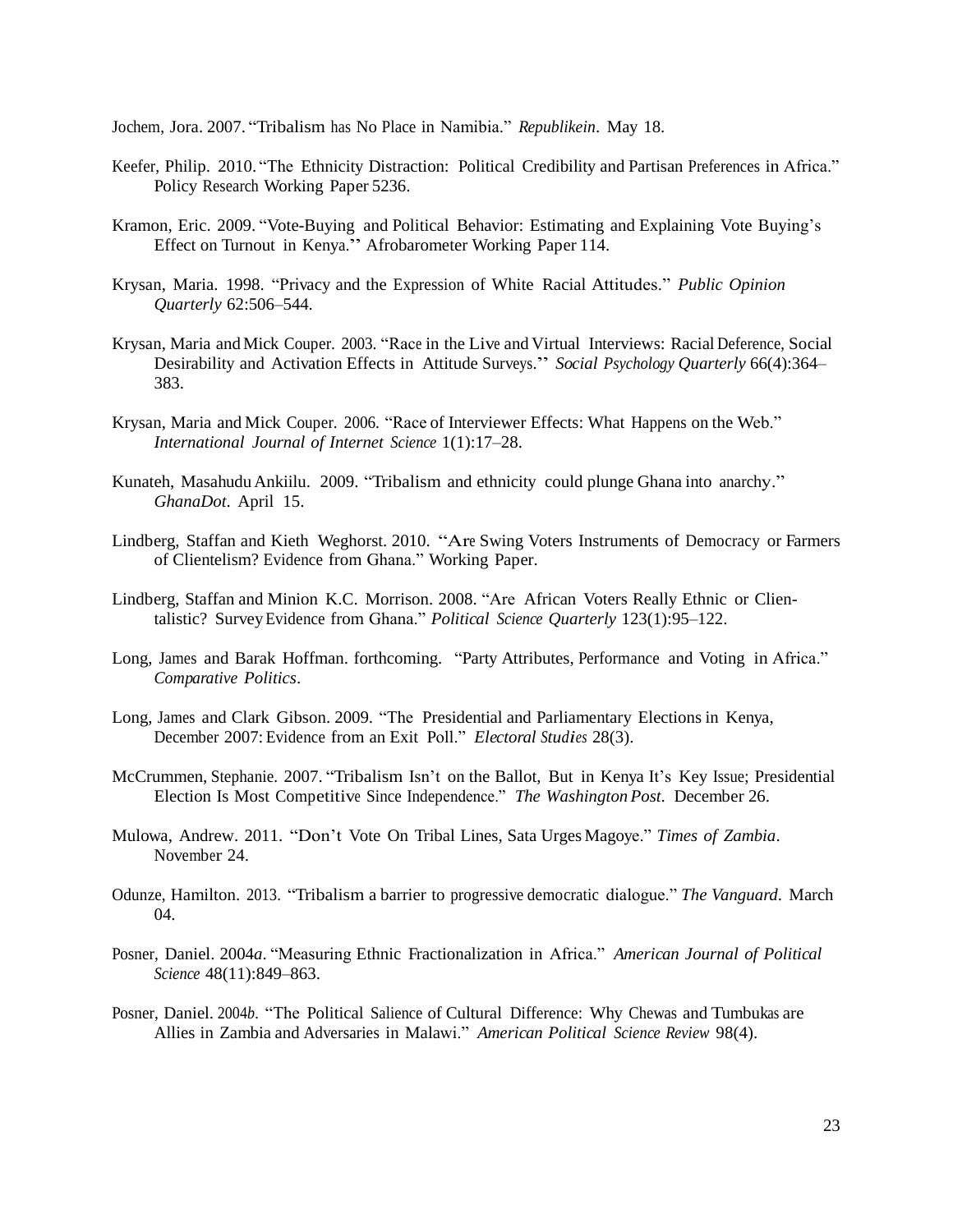Posner, Daniel. 2005. *Institutions and Ethnic Politics in Africa*. Cambridge: Cambridge University Press.

- Posner, Daniel and David Simon. 2002. "Economic Conditions and Incumbent Support in Africa's New Democracies: Evidence from Zambia." *Comparative Political Studies* 35.
- Reeves, Keith. 1997. *Voting Hopes or Fears?: White Voters, Black Candidates, and Racial Politics in America*. New York: Oxford University Press.
- Robinson, Amanda Lea. 2009. "National versus Ethnic Identity in Africa: State, Group and Individual-Level Correlates of National Identification." Afrobarometer Working Paper 22.
- Rubongoya, Joshua B. 2007. *Regime Hegemony in Museveni's Uganda*. New York: Palgrave Macmillan.
- Train, Kenneth. 2003. *Discrete Choice Methods with Simulation*. New York: Cambridge University Press.
- Walton, Hanes and Robert Charles Smith. 2000. *American politics and the African American Quest for Universal Freedom*. New York: Addison Wesley Longman.
- Wantchekon, Leonard. 2003. "Clientelism and Voting Behavior: A Field Experimentin Benin." *World Politics* 55(3):399–422.
- Weghorst, Keith. 2011. "Political Attitudes and Response Bias in Semi-Democratic Regimes: A Survey Experiment Comparing the List Experiment and Randomized Response in Tanzania." Working Paper.
- Young, Daniel. 2009. "Support You Can Count On? Ethnicity, Partisanship, and Retrospective Voting in Africa." Afrobarometer Working Paper 115.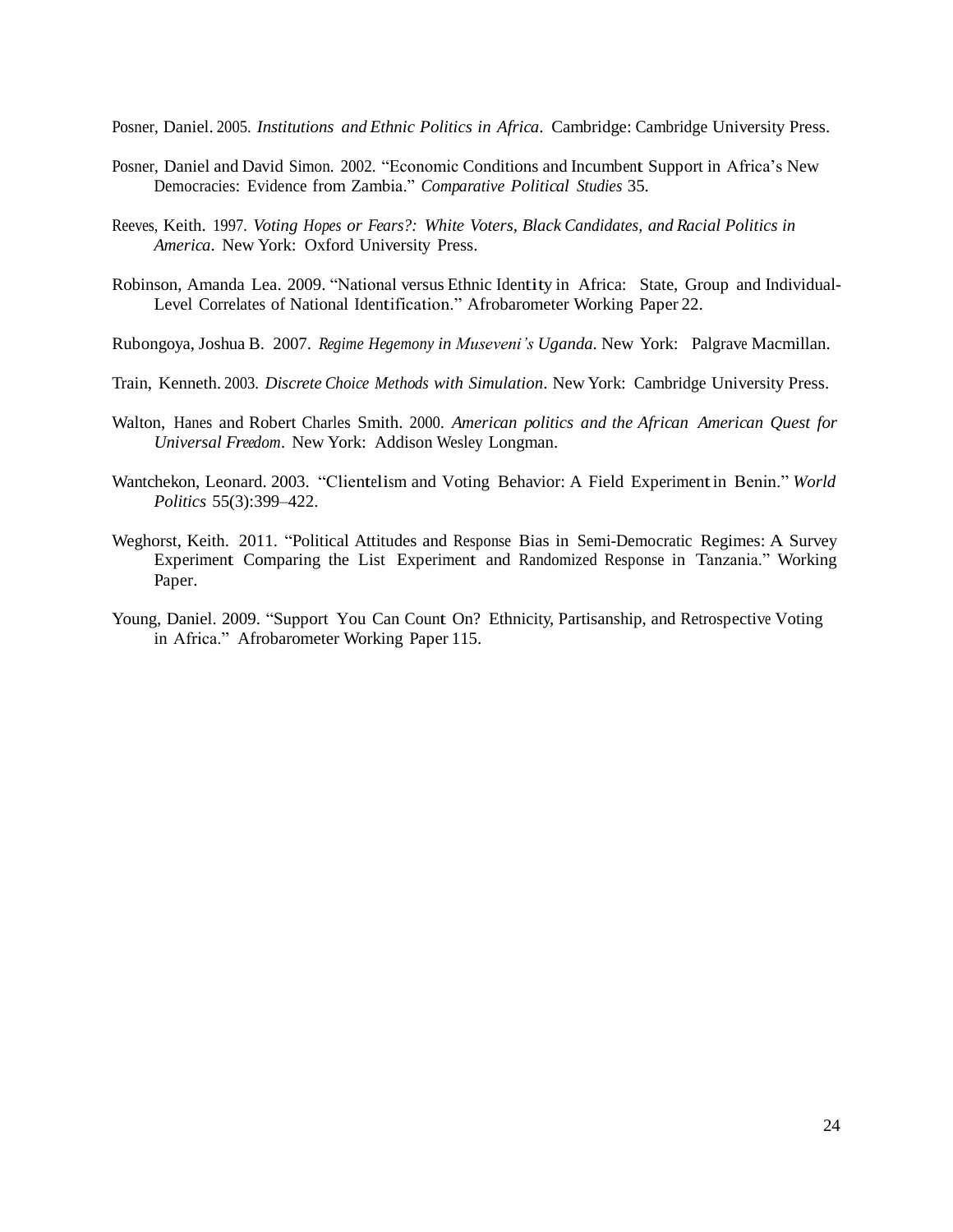### **Appendix 1: Proctor Script**

[Greeting]. My name is [name]. In this part of the study, I will read you some descriptions of candidates who might run for president. In each round, you will hear about two candidates. I will read each description twice so that you can be sure to hear everything. Then you will fill out a secret ballot to indicate which of the two candidates you would prefer. If you prefer the first candidate, you will mark the circle. If you prefer the second candidate you will mark the square. Once you are finished marking your ballot, you will drop it in the box up here. Then you will sit down [If voting aloud, add and tell everyone how you voted] and then I will read you two more candidates. You will vote a total of three times.

Okay, does everyone have their ballots and a pen? Please find the ballot with one [or two or three as appropriate ] small shape(s) in the corner here. [Indicate where on ballot to look. Check to make sure that everyone is using the ballot that corresponds with the voting round.] Now, I am about to read you the descriptions of two candidates - if you like the first one, tick the circle. If you prefer the second candidate, tick the square. Do not show anyone what you are marking. When you are finished, fold the ballot and put it in this box.

### **Appendix 2: Hometown Cues**

The hometowns of the candidates in the voting simulation were assigned randomly from the following table with weight on the hometowns representing the locally dominant ethnic groups (usually those hometowns closest to the survey site). The hometowns in the list were chosen in cooperation with local enumerators with the criteria that they a) clearly signal a particular ethnicity and b) be familiar to respondents from all parts of the country. Though the particular location chosen to signal an ethnicity was not always the location most heavily populated by members of that particular ethnicity – often because it was a city and therefore somewhat diverse – it was chosen because it was the most recognizable location within the ethnicity's traditional home area. When a survey site was populated with respondents from a group not on the list, as with the tiny Bwamba group in Bundibugyo, coethnicity was signaled using the location of the survey site.

The hometown that would signal that a candidate was a Muganda was the most difficult to select. The seat of Buganda Kingdom is in Kampala, but as Uganda's capital city, Kampala is far too diverse to clearly signal a particular ethnicity. On my enumerators' recommendation, I selected Mukono, which is the second-largest city in Buganda Kingdom. In addition, enumerators disagreed about how to signal that a candidate was a Musoga; as shown in the table, two towns were used and candidates from either town were coded as coethnic to Basoga respondents. Results are robust to either or both being coded as coethnic.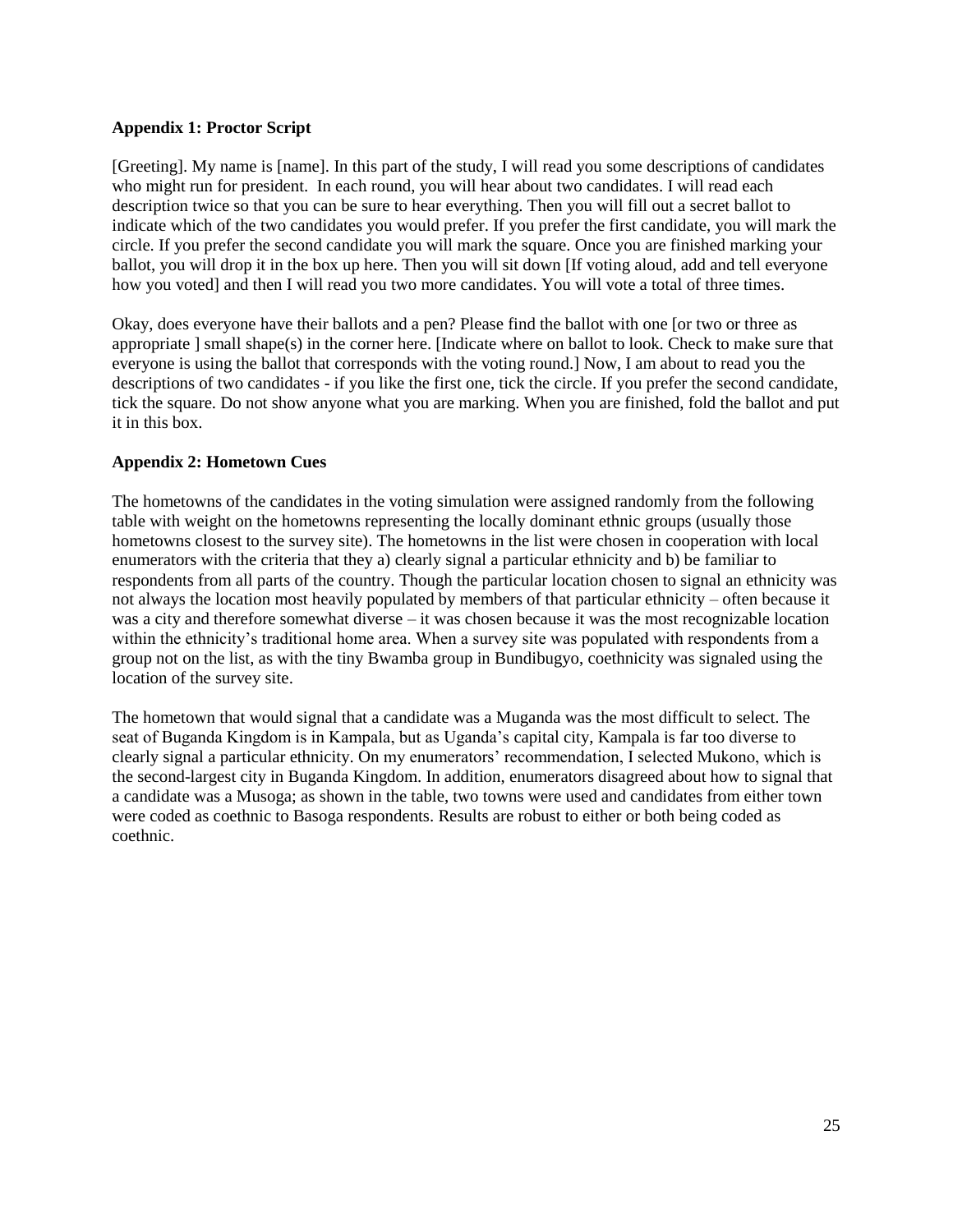| Desired<br>Ethnic Cue | Candidate<br>Hometown | Region   | Ethnic Pop.<br>in Town | Ethnic Pop.<br>in Country | <b>Note</b>                                |
|-----------------------|-----------------------|----------|------------------------|---------------------------|--------------------------------------------|
| Acholi                | Gulu                  | Northern | 91%                    | 5%                        |                                            |
| Alur                  | Nebbi                 | Northern | 73%                    | 2%                        |                                            |
| Itesot                | Soroti                | Eastern  | 82%                    | 6%                        |                                            |
| Japadhola             | Tororo                | Eastern  | 41%                    | 1%                        | Parishes in Tororo up to 100% Japadhola    |
| Kakwa                 | Koboko                | Northern | 71%                    | 1%                        |                                            |
| Karamajong            | Moroto                | Northern | 86%                    | 1%                        |                                            |
| Kumam                 | Kaberamaido           | Northern | 75%                    | 1%                        |                                            |
| Lugbara               | Arua                  | Northern | 77%                    | 4%                        |                                            |
| Madi                  | Moyo                  | Northern | 54%                    | 1%                        | Parishes in Moyo up to 90% Madi            |
| Mufumbira             | Kisoro                | Western  | 87%                    | 2%                        |                                            |
| Muganda               | Mukono                | Central  | 72%                    | 17%                       |                                            |
| Mugishu               | Mbale                 | Eastern  | 99%                    | 5%                        |                                            |
| Muhororo              | Rukungiri             | Western  | 48%                    | 1%                        | Parishes in Rukungiri up to 99% Bahororo   |
| Mukiga                | Kabale                | Western  | 96%                    | 7%                        |                                            |
| Mukonzho              | Kasese                | Western  | 85%                    | 2%                        |                                            |
| Munyankole            | Mbarara               | Western  | 73%                    | 10%                       | Mbarara is seat of Ankole Kingdom          |
| Munyoro               | Hoima                 | Western  | 55%                    | 3%                        | Hoima is seat of Bunyoro Kingdom           |
| Musoga                | Iganga                | Eastern  | 90%                    | 8%                        |                                            |
| Musoga                | Jinja                 | Eastern  | 69%                    | 8%                        | Jinja is seat of Busoga Kingdom            |
| Mutooro               | Fort Portal           | Western  | 76%                    | 2%                        | Fort Portal is seat of Tooro Kingdom       |
| (Mu)Samia             | <b>Busia</b>          | Eastern  | 45%                    | 1%                        | Parishes in Busia District up to 95% Samia |

# **Appendix 3: Hometown Cue for Each Ethnicity in the Sample**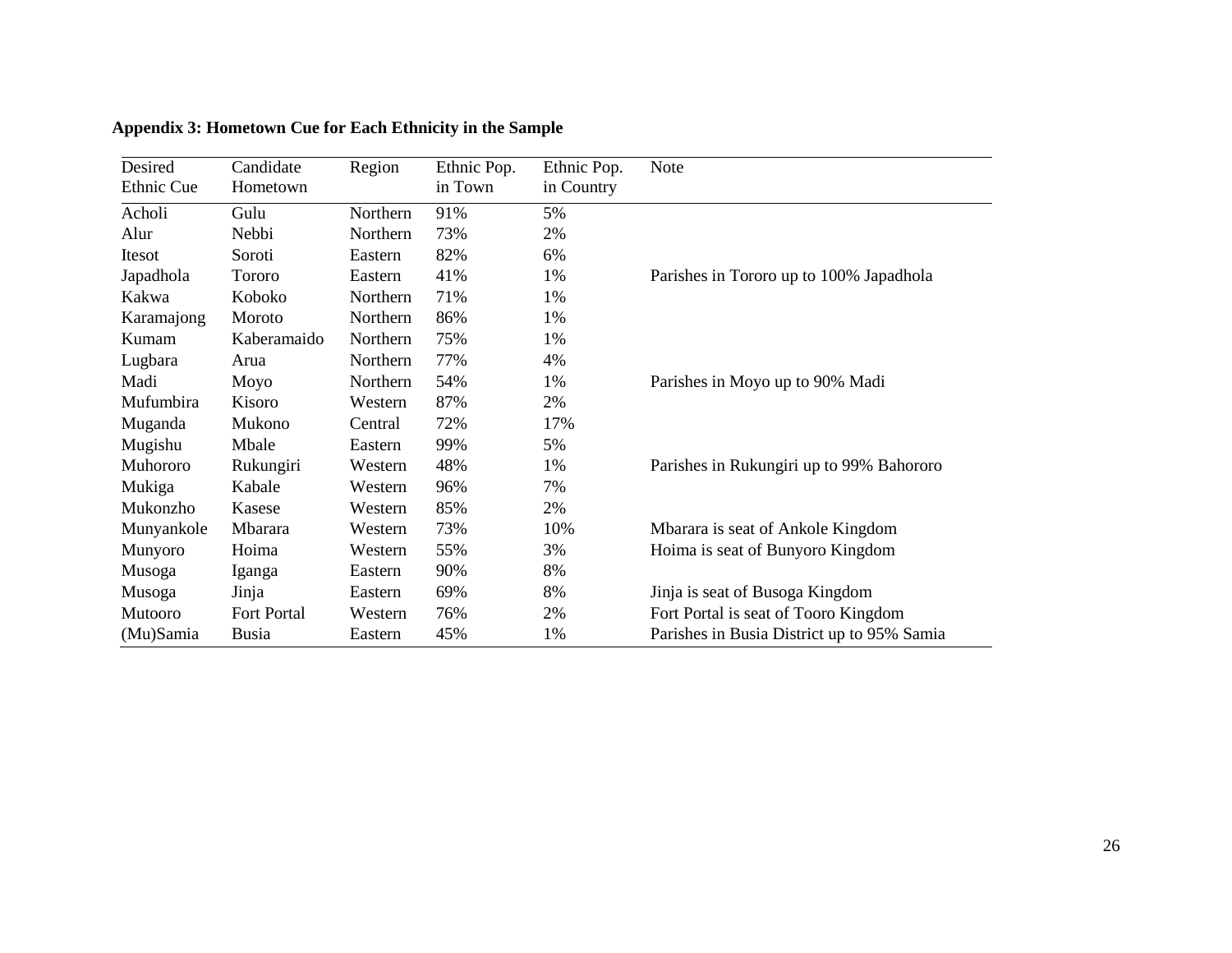### **Appendix 4: Candidate Characteristics**

| Attribute    | Possible options                                                                                                                       |
|--------------|----------------------------------------------------------------------------------------------------------------------------------------|
| Ethnicity    | One of 21 hometowns                                                                                                                    |
| Education    | Bachelor's degree in Tourism, Horticulture, Forestry or Theater<br>Master's degree in Business, Law, Economics, or African Development |
| Prior Office | None (businessman)<br>Village chief, county chief, or MP                                                                               |
| Record       | None (sentence omitted)<br>Paved road, created jobs, built clinic                                                                      |
| Platform     | Improve schools, improve health care, create better jobs                                                                               |

#### **Appendix 5: Model Predicting Support for the Incumbent**

$$
\widehat{p_{inc}} = a + b_1 Dem + b_2Socio + b_3Pocket + b_4Approxal + b_5Govt
$$
 (2)

where Dem is a vector of demographic chatacteristics, Socio and Pocket are sociotropic and pocketbook economic evaluations, respectively; Approval is presidential approval rating and Govt takes a one if the respondent believes the government is running the survey.

#### **Appendix 6: Model Predicting Response**

$$
\widehat{p_{report}} = a + b_1 Dem + b_2News + b_3 Free + b_4 Cooper + b_5Govt + b_6Enum
$$
\n(3)

where Dem is a vector of demographic chatacteristics, New is a measure of news listenership, Free takes a one if the respondent believes he is safe to say what he thinks, Coop is the enumerator's report of how cooperative the respondent was, Govt takes a one if the respondent the government is running the survey and Enum takes a one if the respondent and enumerator are of the same ethnicity.